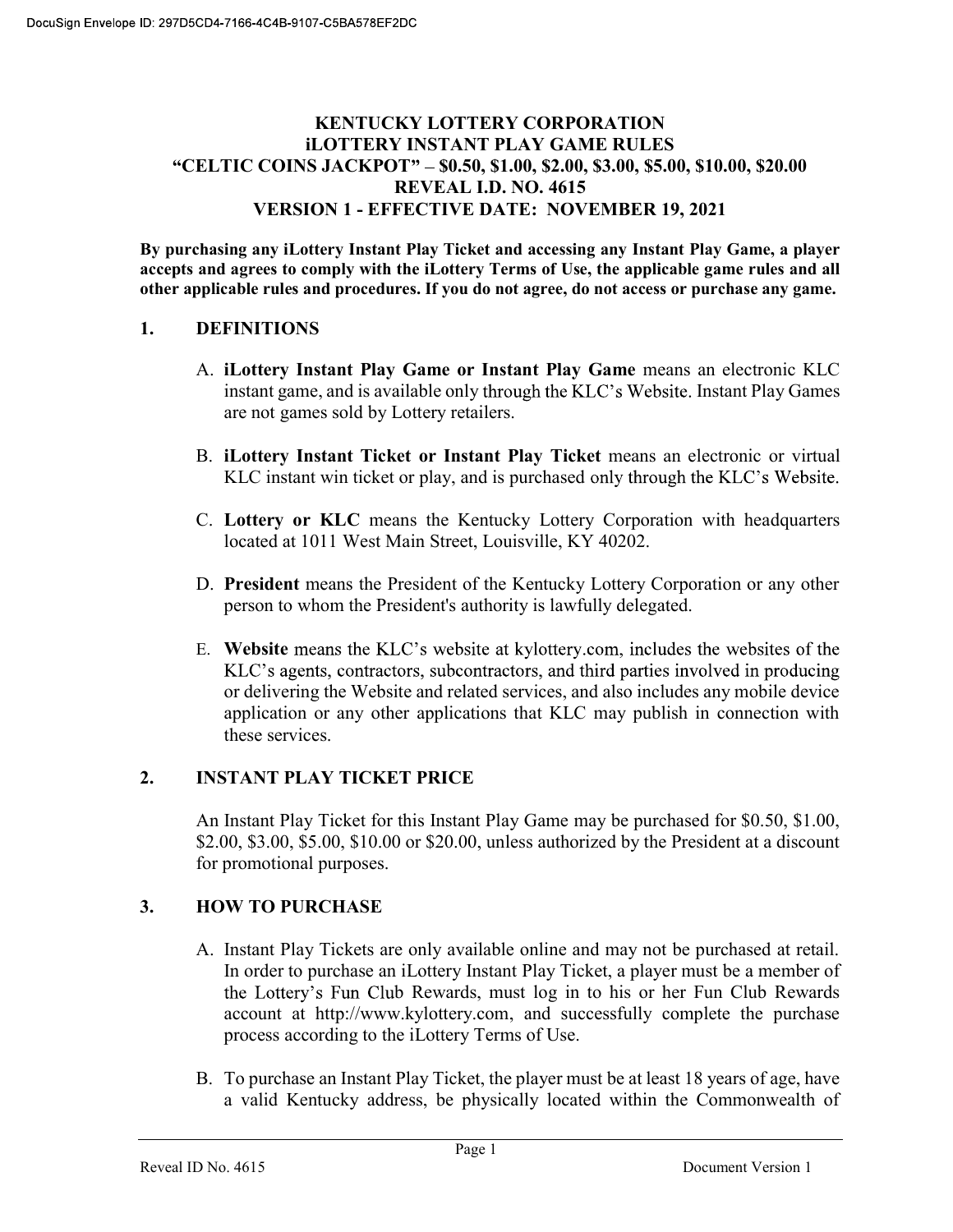Kentucky at the time of the purchase, have a properly registered account, and be using player's own account to purchase a ticket. The KLC may deem invalid any purchases made in violation of these requirements, the iLottery Terms of Use, or other applicable rules, and may refuse to award the prize.

- C. All sales are final. Once the purchase is completed, the player may not cancel the purchase. The player is solely responsible for ensuring that he or she has selected the correct lottery game and all options relating to that game, including, but not limited to, game ticket, number of tickets, and price of tickets. Purchases made in error will not be refunded.
- D. Player is solely responsible for obtaining and maintaining any equipment and connectivity necessary to access the Website and purchase an Instant Play Ticket. Games may not be available on certain devices due to operating requirements associated with the Games. The Lottery makes no representations or warranties as to a player's ability to access, purchase, and play any game, or that the Website or games will display correctly on all devices on which they can be viewed.
- E. Players may have the option to "Buy Now" or "Try Now." By design, the Game play and player experience are the same, although there are important differences. By choosing "Buy Now," the player elects to purchase the Instant Play Ticket, and the purchase value will be deducted from the player's account. Once confirmed, Instant Play Ticket purchases cannot be voided or cancelled. If a Game player chooses "Try Now," the player acknowledges that he or she is playing a trial version of the Instant Play Game; the player is not purchasing an Instant Play Ticket, and the player will not be awarded a cash prize even though the Game results may reveal a prize.

# 4. HOW TO PLAY

Celtic Coins Jackpot is an Instant Play game that participates in a Progressive Jackpot, as set forth in the rules and regulations for each participating Progressive Jackpot Instant Play game. Two percent (2%) of the sales from each participating Progressive Jackpot Instant Play game will be rolled into the single Progressive Jackpot. The current estimated Progressive Jackpot will appear at the top of every participating Progressive Jackpot Instant Play game.

The object of Celtic Coins Jackpot is to match Your Numbers to Winning Numbers, reveal an Instant Win Symbol, or reveal a Bonus Game Symbol to enter the bonus. Each revealed Your Number may contain Key Sub-Symbols. Each Key Sub-Symbol revealed will be collected in the Key Sub-Symbol meter. Reveal and collect five (5) Key Sub-Symbols to win the Progressive Jackpot.

To begin play, the player must select their price point before purchasing the game, and then the player must complete the purchase process set out in the iLottery Terms of Use. The outcome of the player's ticket is determined at the time of the ticket purchase.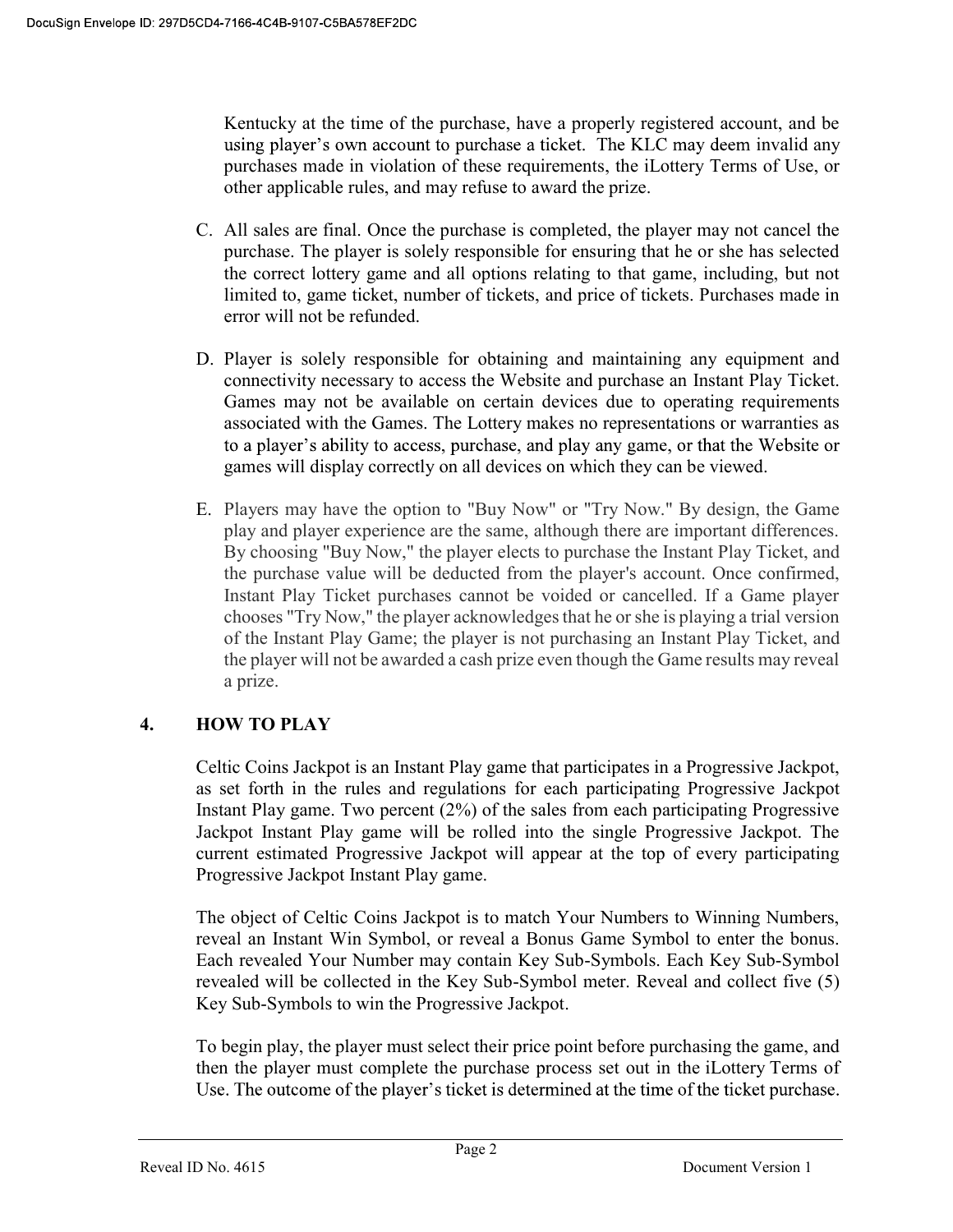At the start of the game Celtic Coins Jackpot displays twenty (20) Clover Your Number Cover Symbols, five (5) Coin Pot Winning Number Cover Symbols, and a REVAL ALL button. The player must reveal all of these symbols or click REVEAL ALL to play automatically.

Match any Winning Numbers to any Your Numbers to win the corresponding prize for that matching Your Number. Reveal a Blue Amulet Symbol to instantly win the revealed prize multiplied by the corresponding 1x, 2x, 5x, or 10x multiplier. Reveal and collect five (5) Key Sub-Symbols to win the Progressive Jackpot.

Reveal a Lucky Bonus or Coin Frenzy Bonus symbol to enter the Bonus round.

Lucky Bonus: Reveal a Horseshoe Symbol to trigger the Lucky Bonus. Once triggered, select one (1) of three (3) Horseshoes to instantly win the corresponding prize or reveal the Jackpot Symbol to win the Progressive Jackpot.

Coin Frenzy Bonus: Reveal a Gold Coin Symbol to trigger the Coin Frenzy Bonus. The Gold Coin Bonus reveals a six (6) row high pyramid. Start by pressing STOP to land on a Tile in the bottom row. The prize landed on is added to the Bonus Win Meter. Continue pressing STOP to land on one (1) Tile from each row from the bottom up, until stopping on a COLLECT Symbol, or stopping on the Jackpot Symbol in the top row, whichever comes first. The top row of three (3) symbols always contains two (2) COLLECT Symbols and one (1) Jackpot Symbol. Stop on the Jackpot Symbol to win the Progressive Jackpot. Once a COLLECT Symbol or Jackpot Symbol is landed on, the Coin Frenzy bonus ends. If the Progressive Jackpot is not awarded, all accumulated prizes are awarded.

Only one (1) Lucky Bonus, or one (1) Coin Frenzy bonus may be awarded.

If the Progressive Jackpot is awarded, no other prizes are awarded.

If the Progressive Jackpot is won, the jackpot amount shall be reset to One Hundred Thousand Dollars (\$100,000) and shall grow as subsequent participating Instant Play games are sold until the Progressive Jackpot is won.

Play ends when all symbols are revealed, and any triggered bonus games are completed.

# 5. DETERMINATION OF PRIZE WINNERS

A. iLottery Instant Play Games are games of chance, and the outcome of a play in the case of any Game is determined by the system at the point of purchase and is not affected by the skill, judgment or action of the player. The system distributes outcomes based on the probabilities within the prize structure. The overall chances of winning in a Game at each prize level are determined by the prize structure.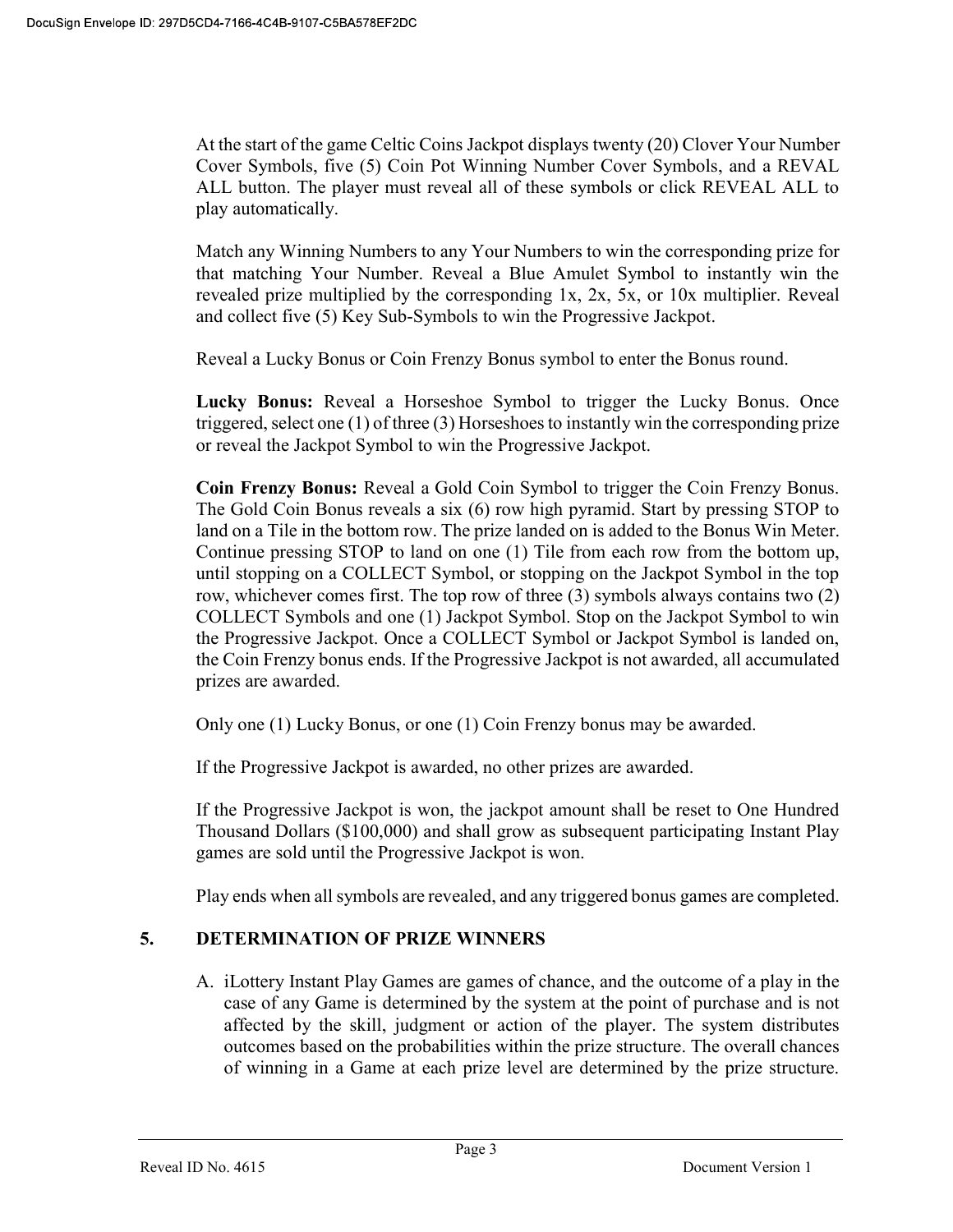Outcome will not be affected by a disconnection from the system after point of purchase.

- B. The revealing of the play symbols on the Instant Play Ticket does not determine if the Instant Play Ticket is a winning Ticket. The revealing of the play symbols is for entertainment purposes only.
- C. A player who validly purchases an iLottery Instant Play Ticket using his or her Fun Club Rewards account, and according to these rules and the iLottery Terms of Use, is the owner of the iLottery Instant Play Ticket, is entitled to any prize won on that ticket, subject to all requirements necessary to claim the prize. An iLottery Instant Play Ticket is a NOT bearer instrument. Neither the electronic record of purchase, nor any other confirmation of the purchase is a bearer instrument. An iLottery Instant Play Ticket may not be assigned or transferred, except as allowed or required by law.
- D. If an iLottery Instant Game play is not played out to completion for any reason, including the interruption of the player, loss of connectivity during game play or Game termination by the Lottery, the player will be notified by email that the Game has not been completed and that the Game will be available for a specified time. If the play is not completed within that time, play will be completed automatically by the system on the player's behalf to reveal the outcome determined at the point of purchase. The player will be notified by email of such outcome, and the prize claim and payment process remains the same, whether player plays the game to completion or the game is completed automatically.

# 6. PRIZE STRUCTURES AND ODDS

Duplicate prize amounts indicate multiple ways to win the same prize amount; different odds may apply to each way to win.

| <b>Prize Value</b> | <b>Odds Per Play</b> |
|--------------------|----------------------|
| Jackpot            | 1:10,000,000.00      |
| \$150.00           | 1: 3,333,333.33      |
| \$150.00           | 1:1,428,571.43       |
| \$125.00           | 1:2,000,000.00       |
| \$125.00           | 1:666,666.67         |
| \$112.50           | 1:1,250,000.00       |
| \$112.50           | 1:454,545.45         |
| \$100.00           | 1:1,000,000.00       |
| \$100.00           | 1: 333, 333.33       |
| 90.00<br>\$        | 1: 833,333.33        |
| \$<br>90.00        | 1:263,157.89         |
| \$<br>87.50        | 1:666,666.67         |

# PRICE: \$0.50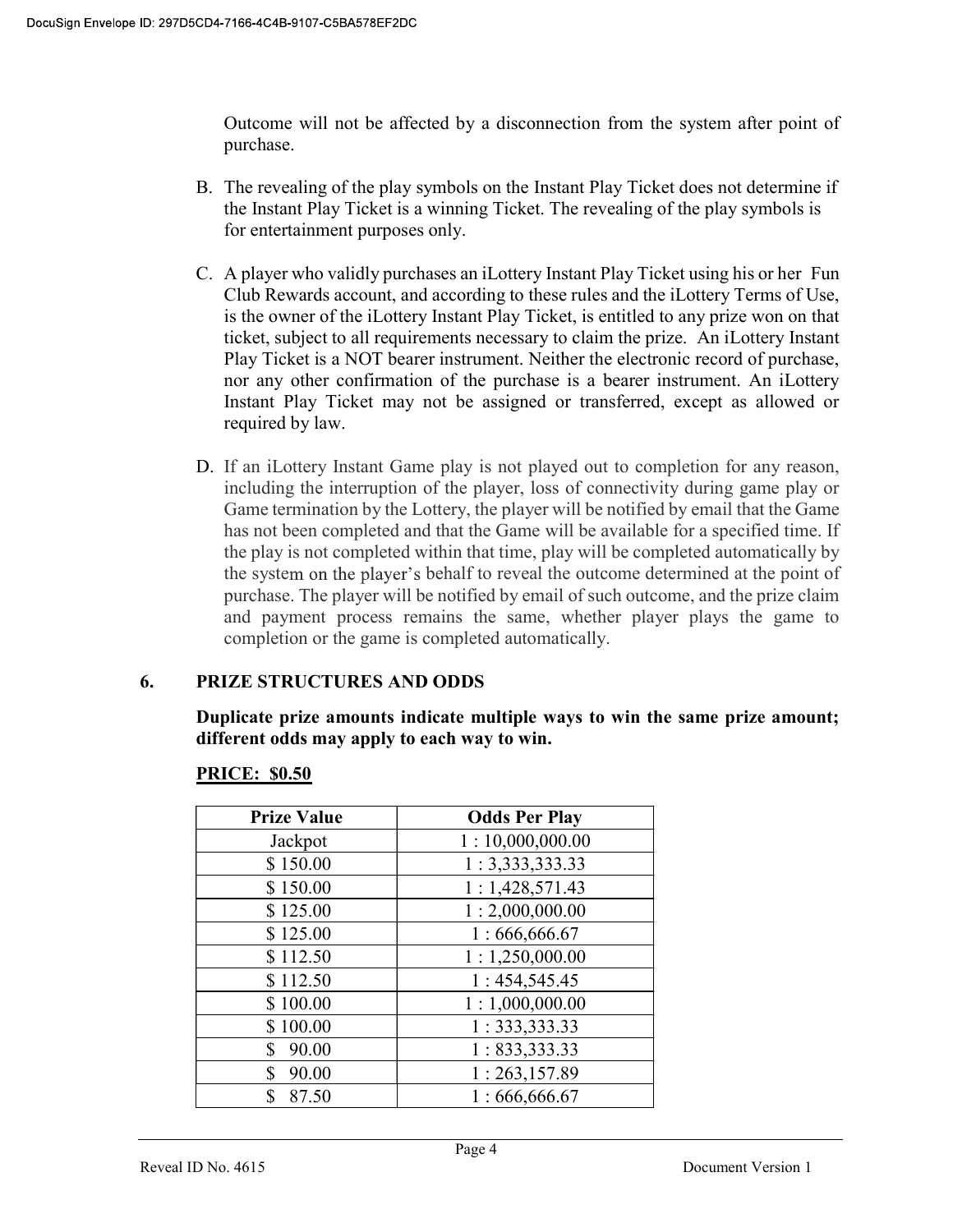| <b>Prize Value</b> | <b>Odds Per Play</b> |
|--------------------|----------------------|
| \$<br>87.50        | 1: 222, 222.22       |
| \$<br>75.00        | 1: 555, 555.56       |
| \$<br>75.00        | 1:192,307.69         |
| \$<br>62.50        | 1:500,000.00         |
| \$<br>62.50        | 1:166,666.67         |
| \$<br>52.50        | 1:400,000.00         |
| \$<br>52.50        | 1: 133, 333.33       |
| \$<br>50.00        | 1: 322, 580.65       |
| \$<br>50.00        | 1:106,382.98         |
| \$<br>47.50        | 1:263,157.89         |
| \$<br>47.50        | 1:89,285.71          |
| \$<br>45.00        | 1: 227, 272.73       |
| \$<br>45.00        | 1:76,335.88          |
| \$<br>42.50        | 1:200,000.00         |
| \$<br>42.50        | 1:66,666.67          |
| \$<br>40.00        | 1:178,571.43         |
| \$<br>40.00        | 1:59,171.60          |
| \$<br>37.50        | 1:161,290.32         |
| \$<br>37.50        | 1: 53, 191.49        |
| \$<br>35.00        | 1: 133,333.33        |
| \$<br>35.00        | 1:44,444.44          |
| \$<br>32.50        | 1:113,636.36         |
| \$<br>32.50        | 1:38,167.94          |
| \$<br>30.00        | 1:100,000.00         |
| \$<br>30.00        | 1: 33,333.33         |
| \$<br>27.50        | 1:80,000.00          |
| \$<br>27.50        | 1:26,666.67          |
| \$<br>25.00        | 1:16,000.00          |
| \$<br>25.00        | 1: 5,333.33          |
| 22.50<br>\$        | 1:13,333.33          |
| \$<br>22.50        | 1:4,444.44           |
| \$<br>20.00        | 1:10,000.00          |
| \$<br>20.00        | 1:3,333.33           |
| \$<br>17.50        | 1:8,000.00           |
| \$<br>17.50        | 1:2,666.67           |
| \$<br>15.00        | 1:6,666.67           |
| \$<br>15.00        | 1:2,222.22           |
| \$<br>12.50        | 1:5,000.00           |
| \$<br>12.50        | 1:1,666.67           |
| \$<br>10.00        | 1:4,444.44           |
| \$<br>10.00        | 1:1,481.48           |
| \$<br>9.50         | 1:4,000.00           |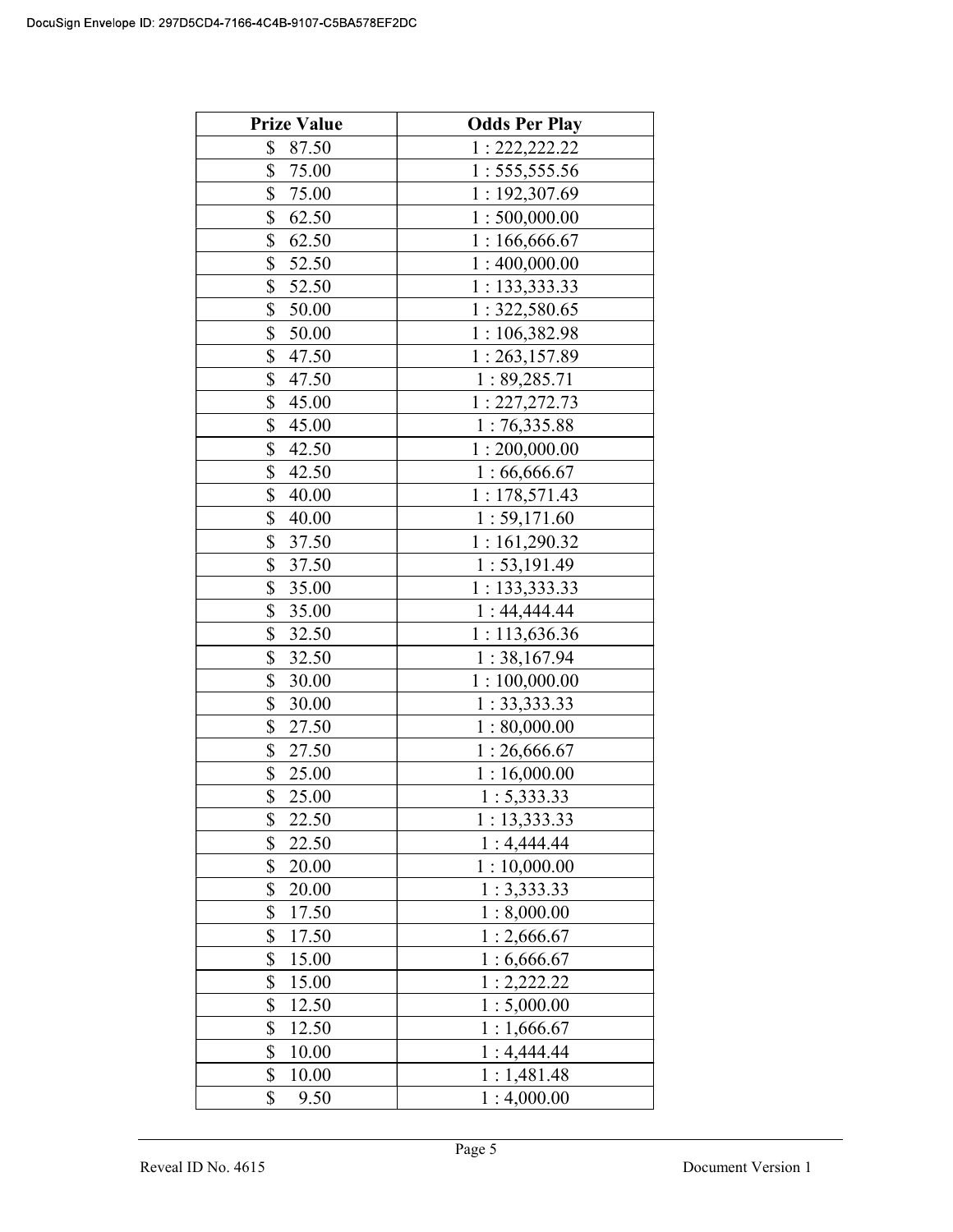| <b>Prize Value</b>              | <b>Odds Per Play</b> |
|---------------------------------|----------------------|
| \$<br>9.50                      | 1:1,333.33           |
| \$<br>9.00                      | 1:3,333.33           |
| \$<br>9.00                      | 1:1,111.11           |
| \$<br>8.50                      | 1:2,857.14           |
| \$<br>8.50                      | 1:952.38             |
| \$<br>8.00                      | 1:2,500.00           |
| \$<br>8.00                      | 1:833.33             |
| \$<br>7.50                      | 1:2,285.71           |
| \$<br>7.50                      | 1:761.90             |
| \$<br>7.00                      | 1:2,000.00           |
| \$<br>7.00                      | 1:666.67             |
| \$<br>6.50                      | 1:1,777.78           |
| \$<br>6.50                      | 1:592.59             |
| \$<br>6.00                      | 1:1,600.00           |
| \$<br>6.00                      | 1:533.33             |
| \$<br>5.50                      | 1:1,333.33           |
| \$<br>5.50                      | 1:444.44             |
| \$<br>5.00                      | 1:1,600.00           |
| \$<br>5.00                      | 1:533.33             |
| \$<br>4.50                      | 1: 5,333.33          |
| $\frac{1}{2}$<br>4.50           | 1:1,777.78           |
| \$<br>4.00                      | 1:4,000.00           |
| $\overline{\mathbb{S}}$<br>4.00 | 1:1,333.33           |
| \$<br>3.50                      | 1:2,666.67           |
| \$<br>3.50                      | 1:888.89             |
| \$<br>3.00                      | 1:1,600.00           |
| \$<br>3.00                      | 1:533.33             |
| \$<br>2.50                      | 1:800.00             |
| \$<br>2.50                      | 1:266.67             |
| \$<br>2.00                      | 1:400.00             |
| \$<br>2.00                      | 1:133.33             |
| \$<br>1.50                      | 1:266.67             |
| \$<br>1.50                      | 1:88.89              |
| \$<br>1.00                      | 1:11.36              |
| \$<br>0.50                      | 1:12.46              |

OVERALL GAME ODDS: 4.40 PRIZE PAYOUT: 85.00%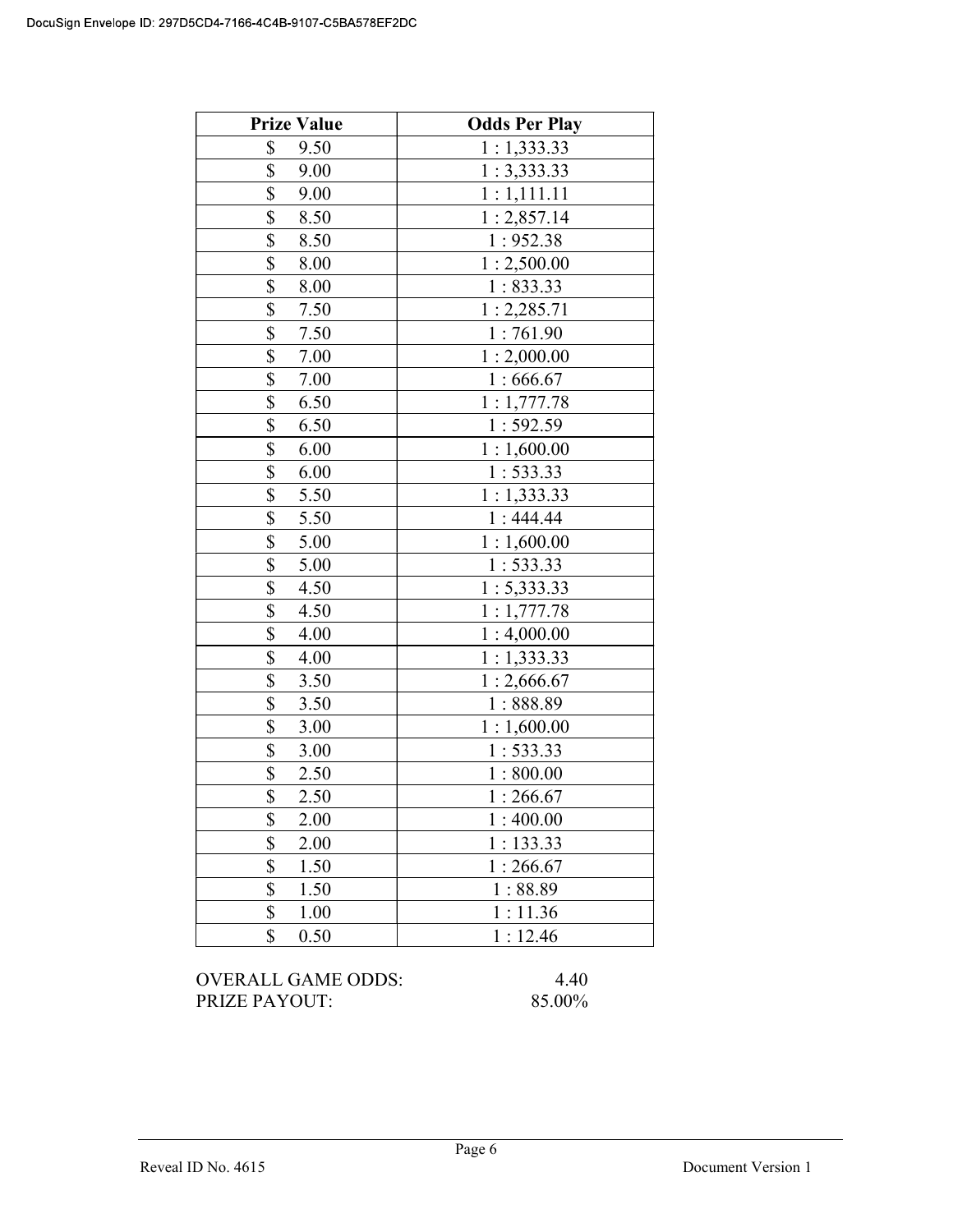# PRICE: \$1.00

| <b>Prize Value</b> | <b>Odds Per Play</b> |
|--------------------|----------------------|
| Jackpot            | 1:5,000,000.00       |
| \$300.00           | 1: 3,333,333.33      |
| \$300.00           | 1:1,428,571.43       |
| \$250.00           | 1:2,000,000.00       |
| \$250.00           | 1:666,666.67         |
| \$225.00           | 1:1,250,000.00       |
| \$225.00           | 1:454,545.45         |
| \$200.00           | 1:1,000,000.00       |
| \$200.00           | 1:333,333.33         |
| \$180.00           | 1: 833,333.33        |
| \$180.00           | 1:263,157.89         |
| \$175.00           | 1:666,666.67         |
| \$175.00           | 1: 222, 222.22       |
| \$150.00           | 1: 555, 555.56       |
| \$150.00           | 1:192,307.69         |
| \$125.00           | 1:500,000.00         |
| \$125.00           | 1:166,666.67         |
| \$105.00           | 1:400,000.00         |
| \$105.00           | 1: 133,333.33        |
| \$100.00           | 1:322,580.65         |
| \$100.00           | 1:106,382.98         |
| \$<br>95.00        | 1:263,157.89         |
| \$<br>95.00        | 1:89,285.71          |
| \$<br>90.00        | 1: 227, 272.73       |
| \$<br>90.00        | 1:76,335.88          |
| \$<br>85.00        | 1:200,000.00         |
| \$<br>85.00        | 1:66,666.67          |
| \$<br>80.00        | 1:178,571.43         |
| \$<br>80.00        | 1:59,171.60          |
| \$<br>75.00        | 1:161,290.32         |
| \$<br>75.00        | 1: 53, 191.49        |
| \$<br>70.00        | 1: 133,333.33        |
| \$<br>70.00        | 1:44,444.44          |
| \$<br>65.00        | 1:113,636.36         |
| \$<br>65.00        | 1:38,167.94          |
| \$<br>60.00        | 1:100,000.00         |
| \$<br>60.00        | 1: 33,333.33         |
| \$<br>55.00        | 1:80,000.00          |
| \$<br>55.00        | 1:26,666.67          |
| \$<br>50.00        | 1:16,000.00          |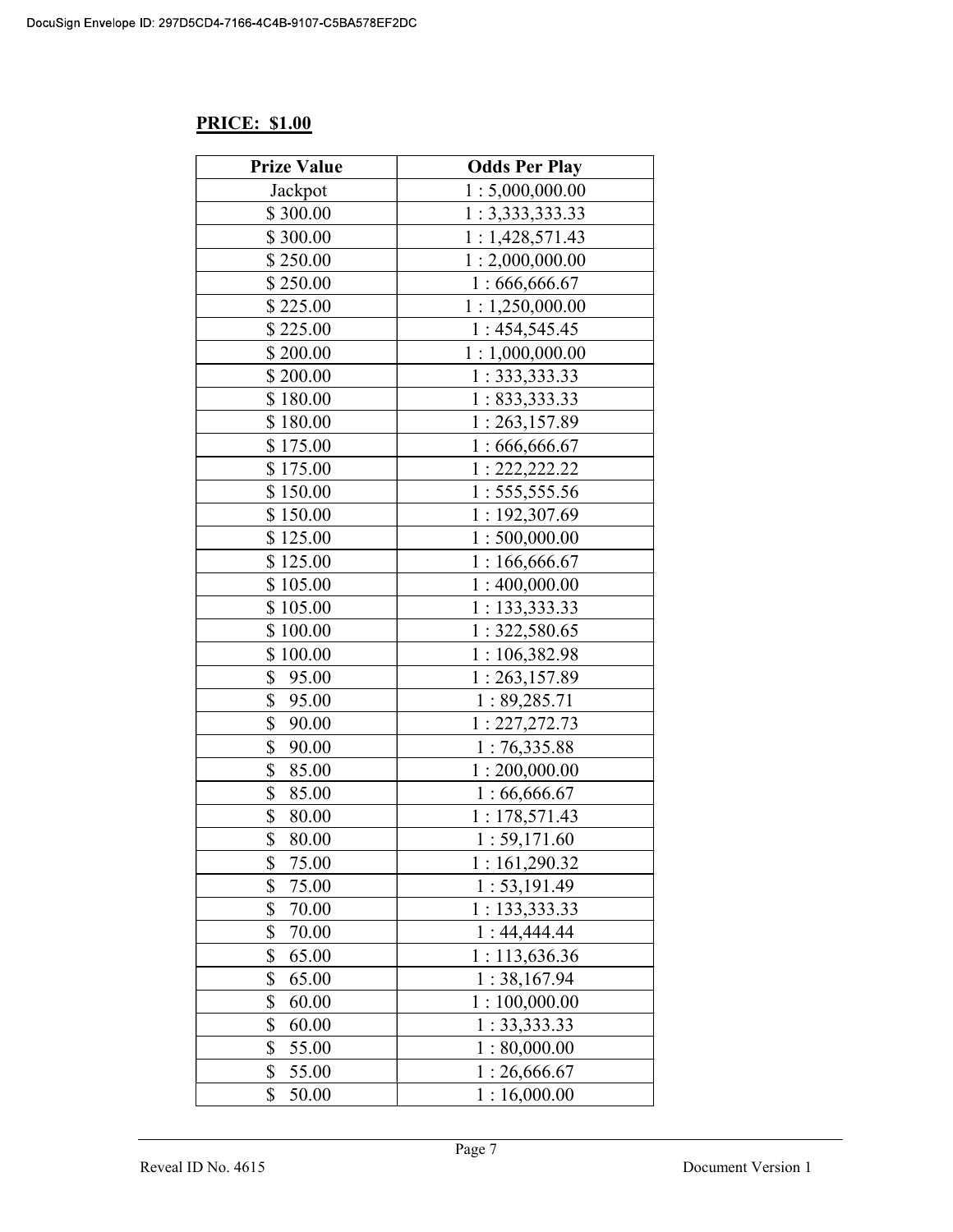| <b>Prize Value</b> | <b>Odds Per Play</b> |
|--------------------|----------------------|
| \$<br>50.00        | 1: 5,333.33          |
| \$<br>45.00        | 1:13,333.33          |
| \$<br>45.00        | 1:4,444.44           |
| \$<br>40.00        | 1:10,000.00          |
| \$<br>40.00        | 1:3,333.33           |
| \$<br>35.00        | 1:8,000.00           |
| \$<br>35.00        | 1:2,666.67           |
| \$<br>30.00        | 1:6,666.67           |
| \$<br>30.00        | 1:2,222.22           |
| \$<br>25.00        | 1:5,000.00           |
| \$<br>25.00        | 1:1,666.67           |
| \$<br>20.00        | 1:4,444.44           |
| \$<br>20.00        | 1:1,481.48           |
| \$<br>19.00        | 1:4,000.00           |
| \$<br>19.00        | 1:1,333.33           |
| \$<br>18.00        | 1:3,333.33           |
| \$<br>18.00        | 1:1,111.11           |
| \$<br>17.00        | 1:2,857.14           |
| \$<br>17.00        | 1:952.38             |
| \$<br>16.00        | 1:2,500.00           |
| \$<br>16.00        | 1:833.33             |
| \$<br>15.00        | 1:2,285.71           |
| \$<br>15.00        | 1:761.90             |
| \$<br>14.00        | 1:2,000.00           |
| \$<br>14.00        | 1:666.67             |
| \$<br>13.00        | 1:1,777.78           |
| \$<br>13.00        | 1:592.59             |
| \$<br>12.00        | 1:1,600.00           |
| \$<br>12.00        | 1:533.33             |
| \$<br>11.00        | 1:1,333.33           |
| \$<br>11.00        | 1:444.44             |
| \$<br>10.00        | 1:1,600.00           |
| \$<br>10.00        | 1:533.33             |
| \$<br>9.00         | 1: 5,333.33          |
| \$<br>9.00         | 1:1,777.78           |
| \$<br>8.00         | 1:4,000.00           |
| \$<br>8.00         | 1:1,333.33           |
| \$<br>7.00         | 1:2,666.67           |
| \$<br>7.00         | 1:888.89             |
| \$<br>6.00         | 1:1,600.00           |
| \$<br>6.00         | 1:533.33             |
| \$<br>5.00         | 1:800.00             |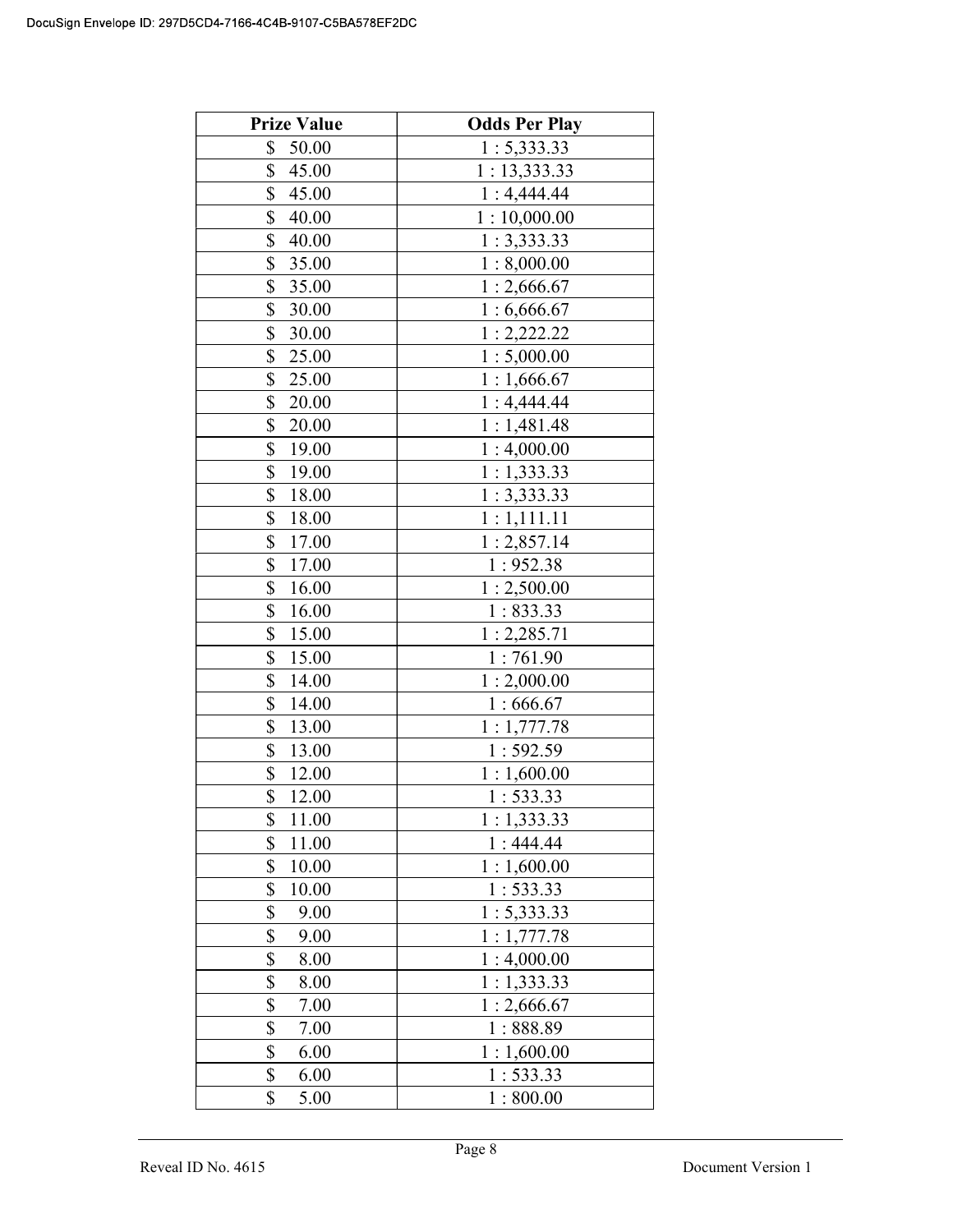| <b>Prize Value</b> | <b>Odds Per Play</b> |
|--------------------|----------------------|
| 5.00               | 1:266.67             |
| 4.00               | 1:400.00             |
| 4.00               | 1:133.33             |
| 3.00               | 1:266.67             |
| 3.00               | 1:88.89              |
| 2.00               | 1:11.36              |
| 1.00               | 1:12.46              |

| <b>OVERALL GAME ODDS:</b> | 440    |
|---------------------------|--------|
| <b>PRIZE PAYOUT:</b>      | 85.00% |

# PRICE: \$2.00

| <b>Prize Value</b> | <b>Odds Per Play</b> |
|--------------------|----------------------|
| Jackpot            | 1:2,500,000.00       |
| \$600.00           | 1: 3,333,333.33      |
| \$600.00           | 1:1,428,571.43       |
| \$500.00           | 1:2,000,000.00       |
| \$500.00           | 1:666,666.67         |
| \$450.00           | 1:1,250,000.00       |
| \$450.00           | 1:454,545.45         |
| \$400.00           | 1:1,000,000.00       |
| \$400.00           | 1:333,333.33         |
| \$360.00           | 1: 833,333.33        |
| \$360.00           | 1:263,157.89         |
| \$350.00           | 1:666,666.67         |
| \$350.00           | 1: 222, 222.22       |
| \$300.00           | 1: 555, 555.56       |
| \$300.00           | 1:192,307.69         |
| \$250.00           | 1:500,000.00         |
| \$250.00           | 1:166,666.67         |
| \$210.00           | 1:400,000.00         |
| \$210.00           | 1: 133,333.33        |
| \$200.00           | 1: 322,580.65        |
| \$200.00           | 1:106,382.98         |
| \$190.00           | 1:263,157.89         |
| \$190.00           | 1:89,285.71          |
| \$180.00           | 1: 227, 272.73       |
| \$180.00           | 1:76,335.88          |
| \$170.00           | 1:200,000.00         |
| \$170.00           | 1:66,666.67          |
| \$160.00           | 1:178,571.43         |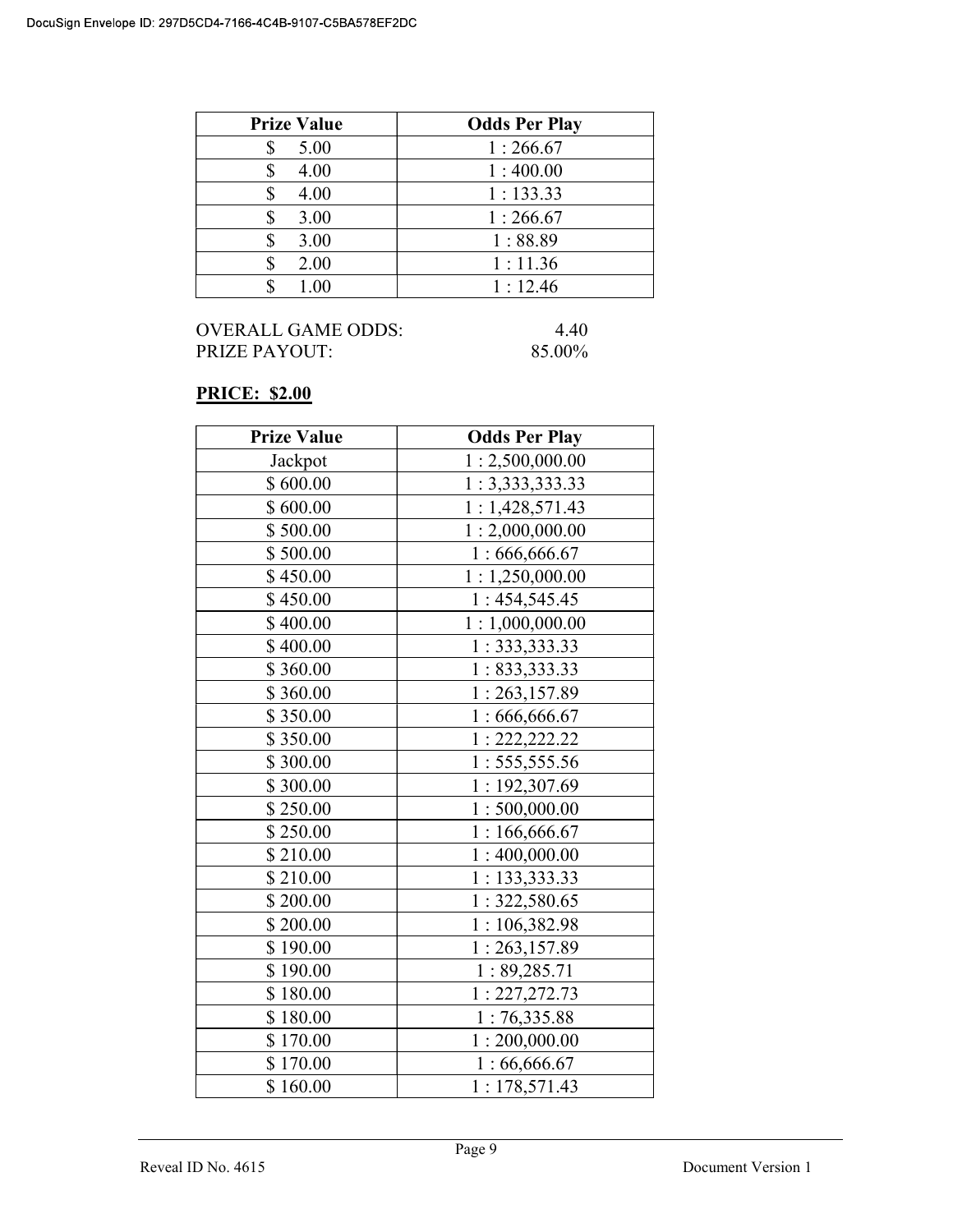| <b>Prize Value</b> | <b>Odds Per Play</b> |
|--------------------|----------------------|
| \$160.00           | 1:59,171.60          |
| \$150.00           | 1:161,290.32         |
| \$150.00           | 1: 53, 191.49        |
| \$140.00           | 1: 133,333.33        |
| \$140.00           | 1:44,444.44          |
| \$130.00           | 1:113,636.36         |
| \$130.00           | 1:38,167.94          |
| \$120.00           | 1:100,000.00         |
| \$120.00           | 1:33,333.33          |
| \$110.00           | 1:80,000.00          |
| \$110.00           | 1:26,666.67          |
| \$100.00           | 1:16,000.00          |
| \$100.00           | 1: 5,333.33          |
| \$<br>90.00        | 1:13,333.33          |
| \$<br>90.00        | 1:4,444.44           |
| \$<br>80.00        | 1:10,000.00          |
| \$<br>80.00        | 1:3,333.33           |
| \$<br>70.00        | 1:8,000.00           |
| \$<br>70.00        | 1:2,666.67           |
| \$<br>60.00        | 1:6,666.67           |
| \$<br>60.00        | 1:2,222.22           |
| \$<br>50.00        | 1:5,000.00           |
| \$<br>50.00        | 1:1,666.67           |
| \$<br>40.00        | 1:4,444.44           |
| \$<br>40.00        | 1:1,481.48           |
| \$<br>38.00        | 1:4,000.00           |
| \$<br>38.00        | 1:1,333.33           |
| \$<br>36.00        | 1:3,333.33           |
| \$<br>36.00        | 1 : 1,111.11         |
| \$<br>34.00        | 1:2,857.14           |
| \$<br>34.00        | 1:952.38             |
| \$<br>32.00        | 1:2,500.00           |
| \$<br>32.00        | 1:833.33             |
| \$<br>30.00        | 1:2,285.71           |
| \$<br>30.00        | 1:761.90             |
| \$<br>28.00        | 1:2,000.00           |
| \$<br>28.00        | 1:666.67             |
| \$<br>26.00        | 1:1,777.78           |
| \$<br>26.00        | 1:592.59             |
| \$<br>24.00        | 1:1,600.00           |
| \$<br>24.00        | 1:533.33             |
| \$<br>22.00        | 1:1,333.33           |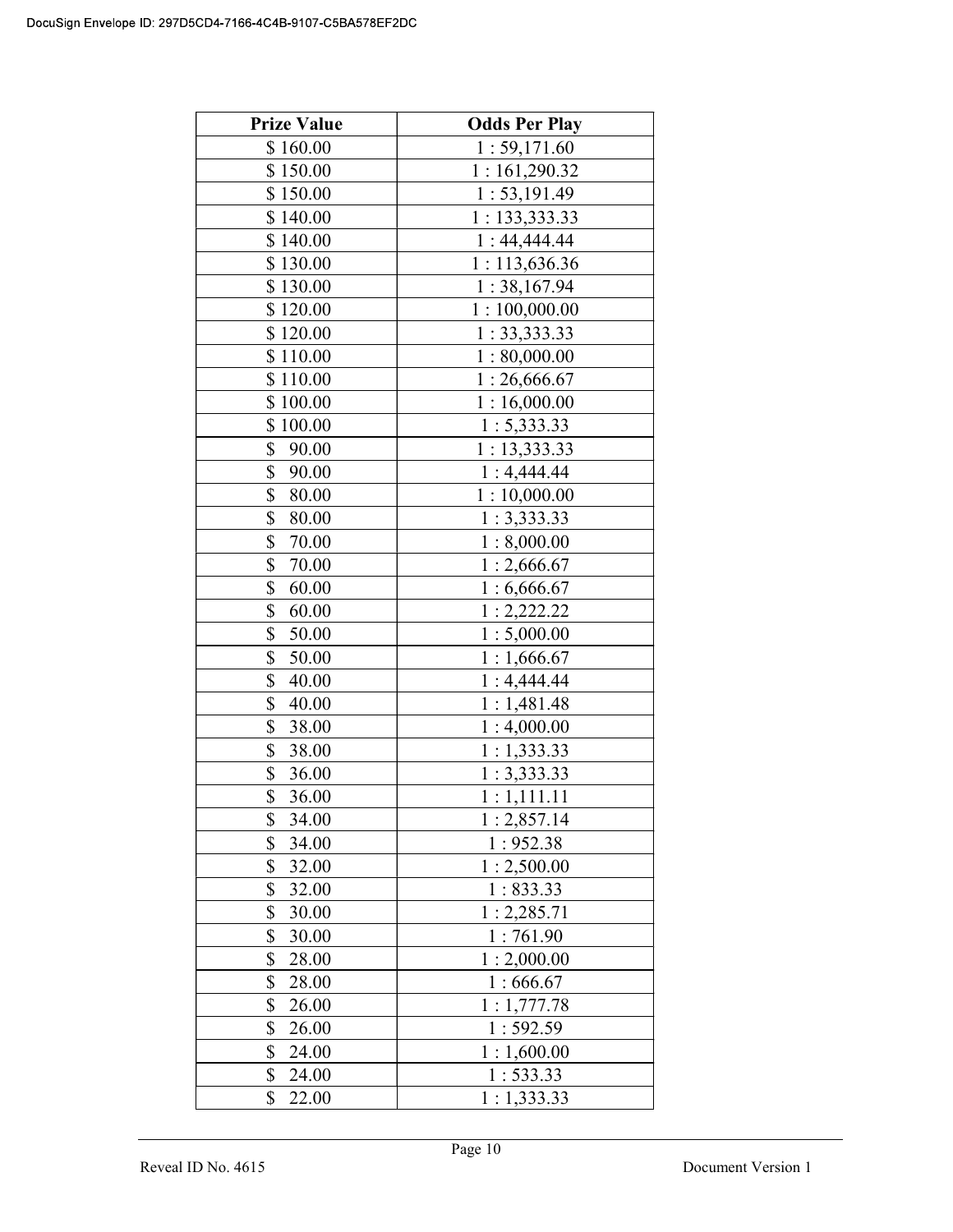| <b>Prize Value</b> | <b>Odds Per Play</b> |
|--------------------|----------------------|
| \$<br>22.00        | 1:444.44             |
| \$<br>20.00        | 1:1,600.00           |
| \$<br>20.00        | 1:533.33             |
| \$<br>18.00        | 1: 5,333.33          |
| \$<br>18.00        | 1:1,777.78           |
| \$<br>16.00        | 1:4,000.00           |
| \$<br>16.00        | 1:1,333.33           |
| \$<br>14.00        | 1:2,666.67           |
| \$<br>14.00        | 1:888.89             |
| \$<br>12.00        | 1:1,600.00           |
| \$<br>12.00        | 1:533.33             |
| \$<br>10.00        | 1:800.00             |
| \$<br>10.00        | 1:266.67             |
| \$<br>8.00         | 1:400.00             |
| \$<br>8.00         | 1:133.33             |
| \$<br>6.00         | 1:266.67             |
| \$<br>6.00         | 1:88.89              |
| \$<br>4.00         | 1:11.36              |
| \$<br>2.00         | 1:12.46              |

OVERALL GAME ODDS: 4.40 PRIZE PAYOUT: 85.00%

# PRICE: \$3.00

| <b>Prize Value</b> | <b>Odds Per Play</b> |
|--------------------|----------------------|
| Jackpot            | 1:1,666,666.67       |
| \$900.00           | 1: 3,333,333.33      |
| \$900.00           | 1:1,428,571.43       |
| \$750.00           | 1:2,000,000.00       |
| \$750.00           | 1:666,666.67         |
| \$675.00           | 1:1,250,000.00       |
| \$675.00           | 1:454,545.45         |
| \$600.00           | 1:1,000,000.00       |
| \$600.00           | 1: 333, 333.33       |
| \$540.00           | 1: 833,333.33        |
| \$540.00           | 1:263,157.89         |
| \$525.00           | 1:666,666.67         |
| \$525.00           | 1: 222, 222.22       |
| \$450.00           | 1: 555, 555.56       |
| \$450.00           | 1:192,307.69         |
| \$375.00           | 1:500,000.00         |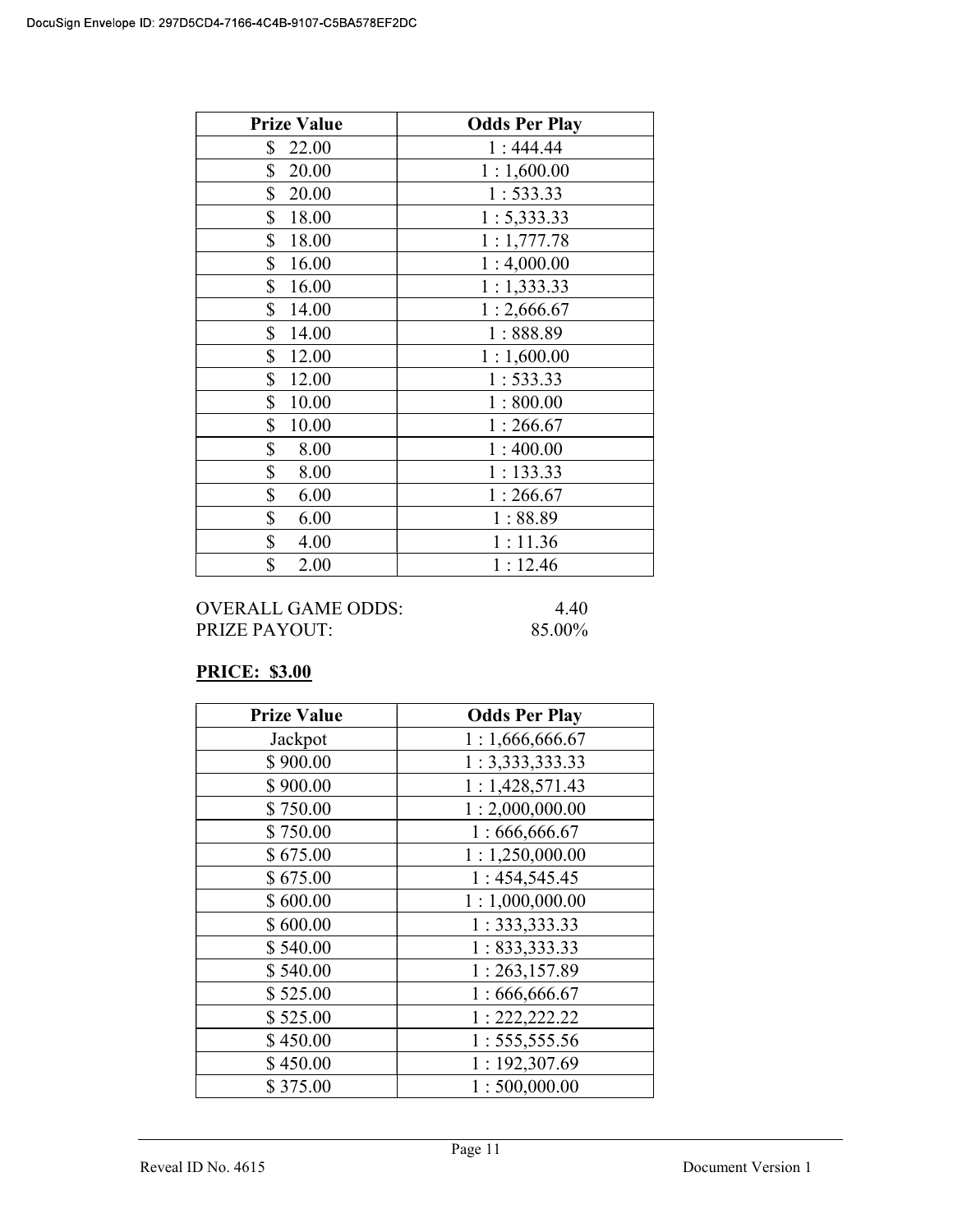| <b>Prize Value</b> | <b>Odds Per Play</b> |
|--------------------|----------------------|
| \$375.00           | 1:166,666.67         |
| \$315.00           | 1:400,000.00         |
| \$315.00           | 1:133,333.33         |
| \$300.00           | 1:322,580.65         |
| \$300.00           | 1:106,382.98         |
| \$285.00           | 1:263,157.89         |
| \$285.00           | 1:89,285.71          |
| \$270.00           | 1: 227, 272.73       |
| \$270.00           | 1:76,335.88          |
| \$255.00           | 1:200,000.00         |
| \$255.00           | 1:66,666.67          |
| \$240.00           | 1:178,571.43         |
| \$240.00           | 1:59,171.60          |
| \$225.00           | 1:161,290.32         |
| \$225.00           | 1: 53, 191.49        |
| \$210.00           | 1: 133,333.33        |
| \$210.00           | 1:44,444.44          |
| \$195.00           | 1:113,636.36         |
| \$195.00           | 1:38,167.94          |
| \$180.00           | 1:100,000.00         |
| \$180.00           | 1: 33,333.33         |
| \$165.00           | 1:80,000.00          |
| \$165.00           | 1:26,666.67          |
| \$150.00           | 1:16,000.00          |
| \$150.00           | 1: 5,333.33          |
| \$135.00           | 1: 13,333.33         |
| \$135.00           | 1:4,444.44           |
| \$120.00           | 1:10,000.00          |
| \$120.00           | 1:3,333.33           |
| \$105.00           | 1:8,000.00           |
| \$<br>105.00       | 1:2,666.67           |
| \$<br>90.00        | 1:6,666.67           |
| \$<br>90.00        | 1:2,222.22           |
| \$<br>75.00        | 1:5,000.00           |
| \$<br>75.00        | 1:1,666.67           |
| \$<br>60.00        | 1:4,444.44           |
| \$<br>60.00        | 1:1,481.48           |
| \$<br>57.00        | 1:4,000.00           |
| \$<br>57.00        | 1:1,333.33           |
| \$<br>54.00        | 1:3,333.33           |
| \$<br>54.00        | 1:1,111.11           |
| \$<br>51.00        | 1:2,857.14           |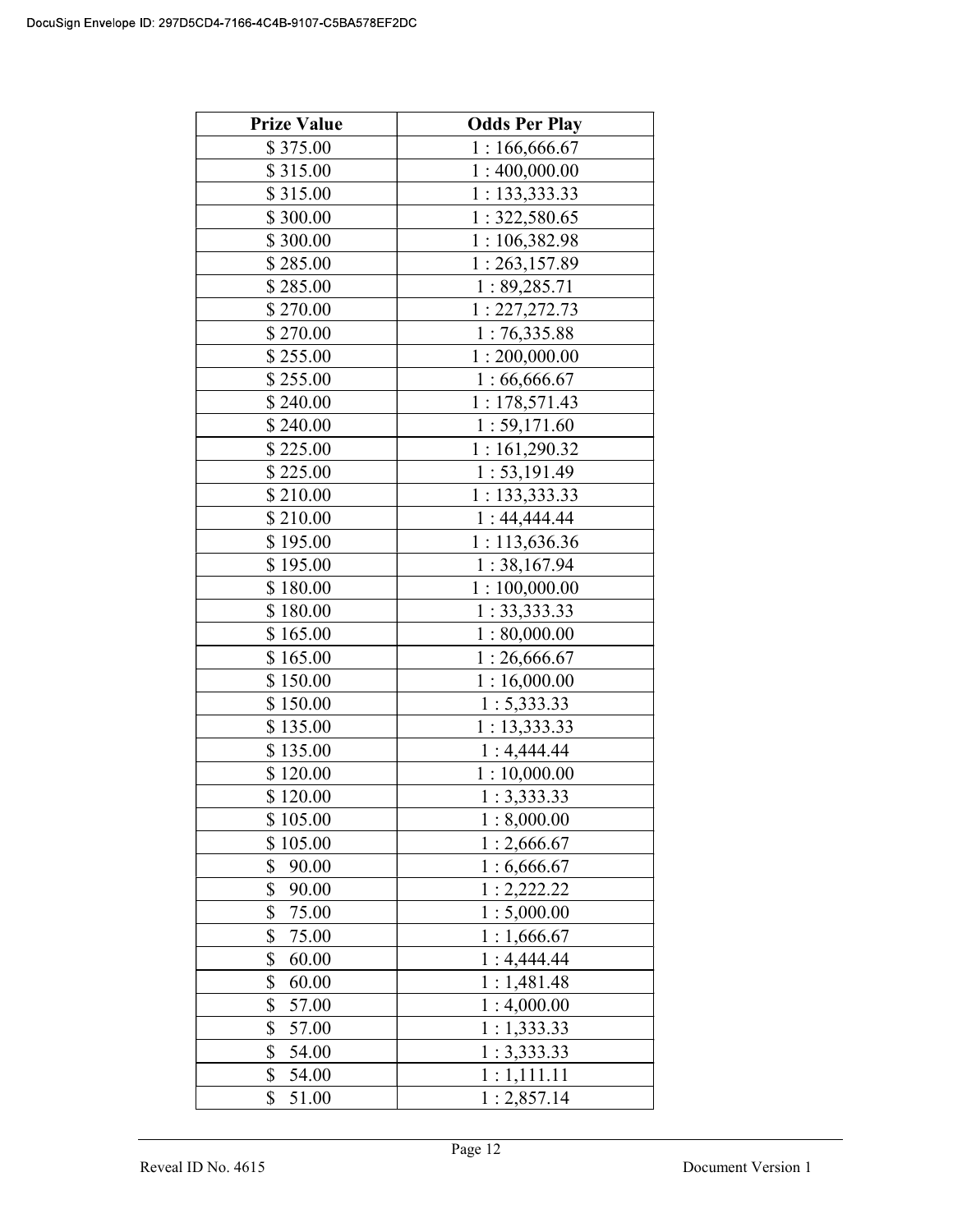| <b>Prize Value</b>                 | <b>Odds Per Play</b> |
|------------------------------------|----------------------|
| 51.00<br>\$                        | 1:952.38             |
| \$<br>48.00                        | 1:2,500.00           |
| \$<br>48.00                        | 1:833.33             |
| \$<br>45.00                        | 1:2,285.71           |
| \$<br>45.00                        | 1:761.90             |
| \$<br>42.00                        | 1:2,000.00           |
| \$<br>42.00                        | 1:666.67             |
| \$<br>39.00                        | 1:1,777.78           |
| \$<br>39.00                        | 1:592.59             |
| \$<br>36.00                        | 1:1,600.00           |
| \$<br>36.00                        | 1:533.33             |
| \$<br>33.00                        | 1:1,333.33           |
| \$<br>33.00                        | 1:444.44             |
| \$<br>30.00                        | 1:1,600.00           |
| \$<br>30.00                        | 1:533.33             |
| $\overline{\mathbb{S}}$<br>27.00   | 1: 5,333.33          |
| \$<br>27.00                        | 1:1,777.78           |
| \$<br>24.00                        | 1:4,000.00           |
| \$<br>24.00                        | 1:1,333.33           |
| \$<br>21.00                        | 1:2,666.67           |
| \$<br>21.00                        | 1:888.89             |
| \$<br>18.00                        | 1:1,600.00           |
| \$<br>18.00                        | 1:533.33             |
| \$<br>15.00                        | 1:800.00             |
| $\boldsymbol{\mathsf{S}}$<br>15.00 | 1:266.67             |
| \$<br>12.00                        | 1:400.00             |
| \$<br>12.00                        | 1:133.33             |
| \$<br>9.00                         | 1:266.67             |
| $\overline{\mathbb{S}}$<br>9.00    | 1:88.89              |
| \$<br>6.00                         | 1:11.36              |
| \$<br>3.00                         | 1:12.46              |

OVERALL GAME ODDS: 4.40<br>PRIZE PAYOUT: 85.00% PRIZE PAYOUT:

# PRICE: \$5.00

| <b>Prize Value</b> | <b>Odds Per Play</b> |
|--------------------|----------------------|
| Jackpot            | 1:1,000,000.00       |
| \$1,500.00         | 1: 3,333,333.33      |
| \$1,500.00         | 1:1,428,571.43       |
| \$1,250.00         | 1:2,000,000.00       |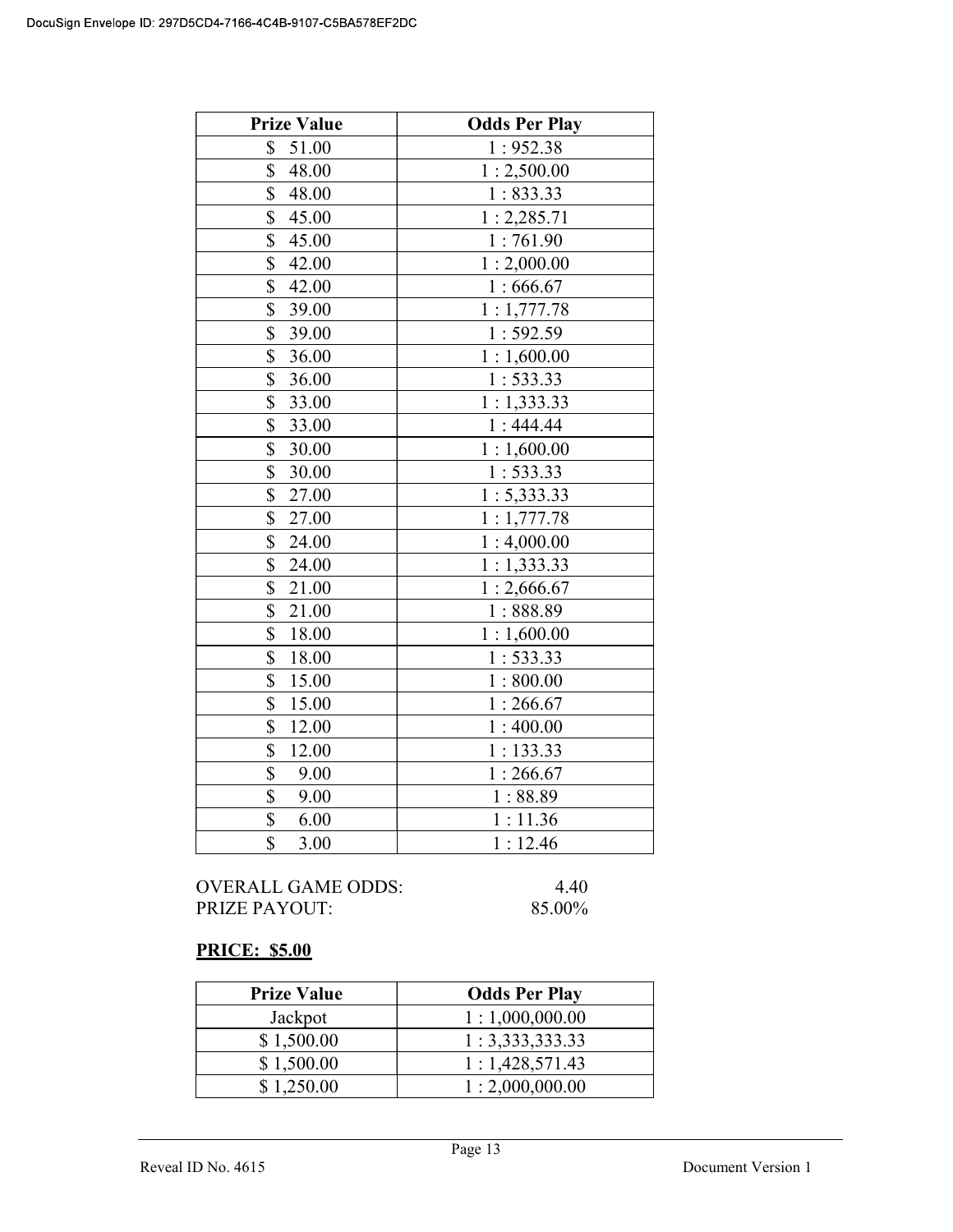| <b>Prize Value</b>                | <b>Odds Per Play</b> |
|-----------------------------------|----------------------|
| \$1,250.00                        | 1:666,666.67         |
| \$1,125.00                        | 1:1,250,000.00       |
| \$1,125.00                        | 1:454,545.45         |
| \$1,000.00                        | 1:1,000,000.00       |
| \$1,000.00                        | 1:333,333.33         |
| \$<br>900.00                      | 1: 833,333.33        |
| \$<br>900.00                      | 1:263,157.89         |
| \$<br>875.00                      | 1:666,666.67         |
| \$<br>875.00                      | 1: 222, 222.22       |
| \$<br>750.00                      | 1: 555, 555.56       |
| \$<br>750.00                      | 1:192,307.69         |
| \$<br>625.00                      | 1:500,000.00         |
| \$<br>625.00                      | 1:166,666.67         |
| \$<br>525.00                      | 1:400,000.00         |
| \$<br>525.00                      | 1: 133,333.33        |
| \$<br>500.00                      | 1:322,580.65         |
| \$<br>500.00                      | 1:106,382.98         |
| \$<br>475.00                      | 1:263,157.89         |
| \$<br>475.00                      | 1:89,285.71          |
| \$<br>450.00                      | 1: 227, 272.73       |
| \$<br>450.00                      | 1:76,335.88          |
| \$<br>425.00                      | 1:200,000.00         |
| \$<br>425.00                      | 1:66,666.67          |
| \$<br>400.00                      | 1:178,571.43         |
| \$<br>400.00                      | 1:59,171.60          |
| \$<br>375.00                      | 1:161,290.32         |
| \$<br>375.00                      | 1: 53, 191.49        |
| \$<br>350.00                      | 1: 133,333.33        |
| $\overline{\mathbb{S}}$<br>350.00 | 1:44,444.44          |
| \$<br>325.00                      | 1:113,636.36         |
| \$<br>325.00                      | 1:38,167.94          |
| \$<br>300.00                      | 1:100,000.00         |
| \$<br>300.00                      | 1: 33,333.33         |
| \$<br>275.00                      | 1:80,000.00          |
| \$<br>275.00                      | 1:26,666.67          |
| \$<br>250.00                      | 1:16,000.00          |
| \$<br>250.00                      | 1: 5,333.33          |
| \$<br>225.00                      | 1: 13,333.33         |
| \$<br>225.00                      | 1:4,444.44           |
| \$<br>200.00                      | 1:10,000.00          |
| \$<br>200.00                      | 1:3,333.33           |
| \$<br>175.00                      | 1:8,000.00           |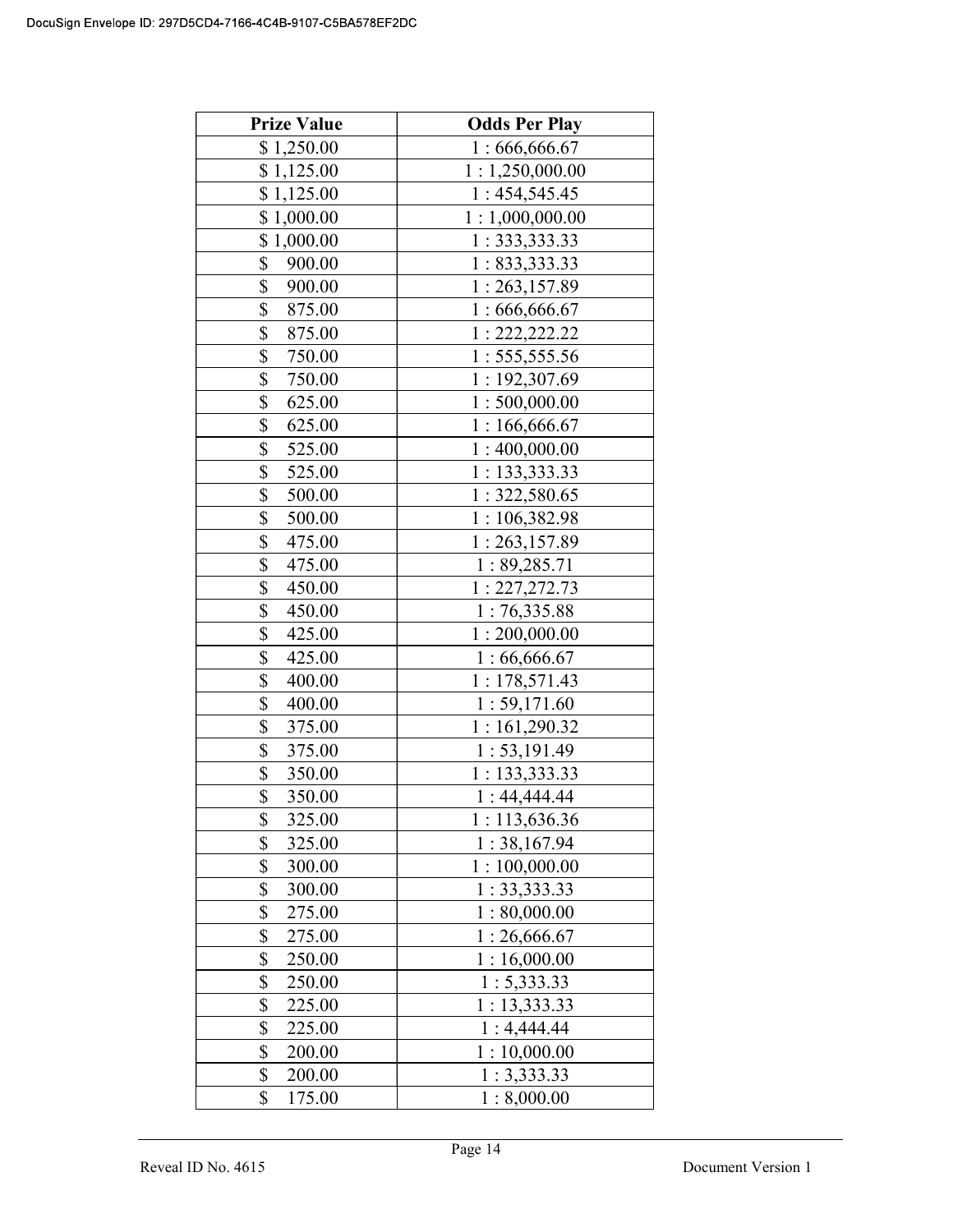| <b>Prize Value</b> | <b>Odds Per Play</b> |
|--------------------|----------------------|
| \$<br>175.00       | 1:2,666.67           |
| \$<br>150.00       | 1:6,666.67           |
| \$<br>150.00       | 1:2,222.22           |
| \$<br>125.00       | 1:5,000.00           |
| \$<br>125.00       | 1:1,666.67           |
| \$<br>100.00       | 1:4,444.44           |
| \$<br>100.00       | 1:1,481.48           |
| \$<br>95.00        | 1:4,000.00           |
| \$<br>95.00        | 1:1,333.33           |
| \$<br>90.00        | 1:3,333.33           |
| \$<br>90.00        | 1:1,111.11           |
| \$<br>85.00        | 1:2,857.14           |
| \$<br>85.00        | 1:952.38             |
| \$<br>80.00        | 1:2,500.00           |
| \$<br>80.00        | 1:833.33             |
| \$<br>75.00        | 1: 2,285.71          |
| \$<br>75.00        | 1:761.90             |
| \$<br>70.00        | 1:2,000.00           |
| \$<br>70.00        | 1:666.67             |
| \$<br>65.00        | 1:1,777.78           |
| \$<br>65.00        | 1:592.59             |
| \$<br>60.00        | 1:1,600.00           |
| \$<br>60.00        | 1:533.33             |
| \$<br>55.00        | 1:1,333.33           |
| \$<br>55.00        | 1:444.44             |
| \$<br>50.00        | 1:1,600.00           |
| \$<br>50.00        | 1:533.33             |
| \$<br>45.00        | 1: 5,333.33          |
| \$<br>45.00        | 1:1,777.78           |
| \$<br>40.00        | 1:4,000.00           |
| \$<br>40.00        | 1:1,333.33           |
| \$<br>35.00        | 1:2,666.67           |
| \$<br>35.00        | 1:888.89             |
| \$<br>30.00        | 1:1,600.00           |
| \$<br>30.00        | 1: 533.33            |
| \$<br>25.00        | 1:800.00             |
| \$<br>25.00        | 1:266.67             |
| \$<br>20.00        | 1:400.00             |
| \$<br>20.00        | 1:133.33             |
| \$<br>15.00        | 1:266.67             |
| \$<br>15.00        | 1:88.89              |
| \$<br>10.00        | 1:11.36              |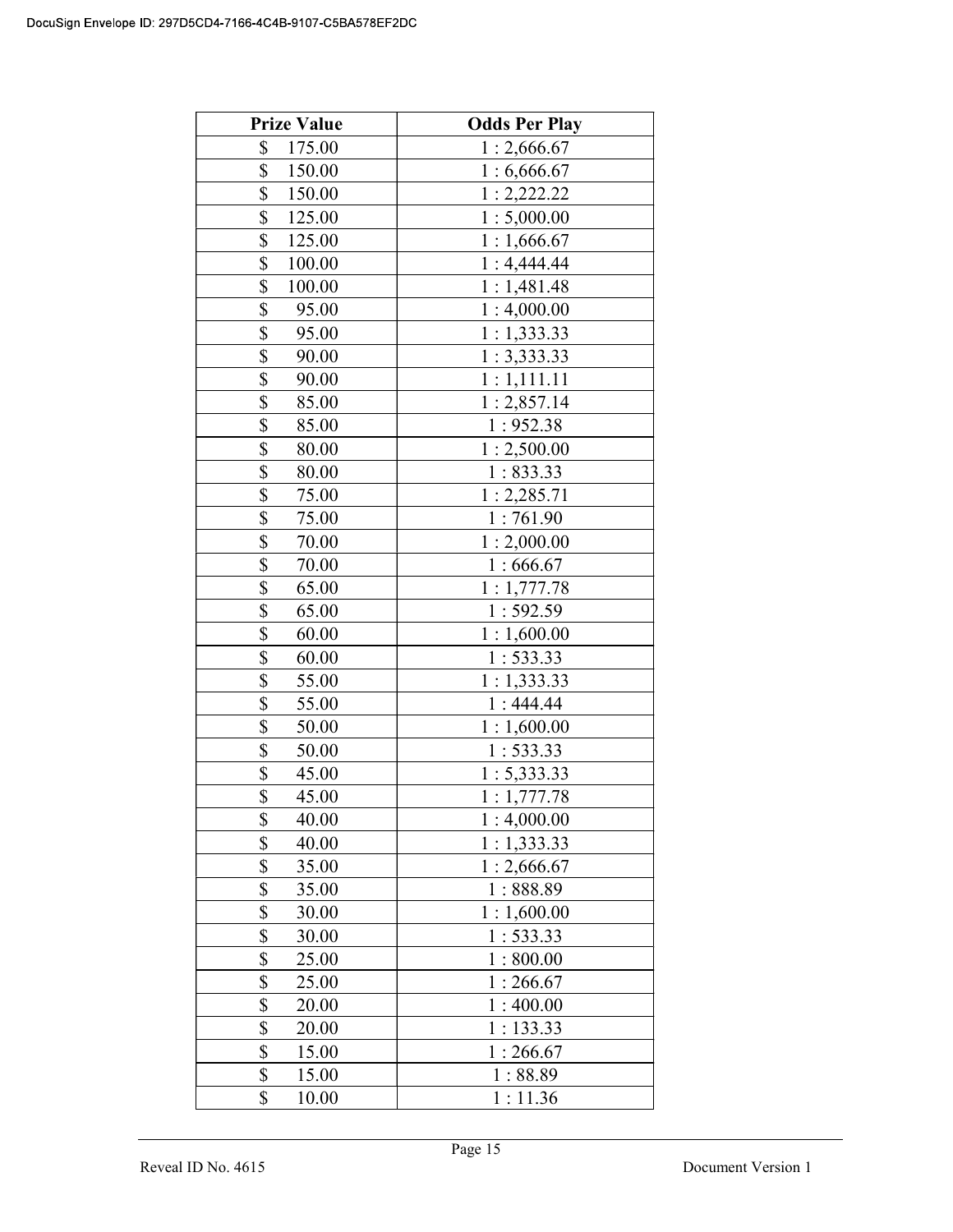| <b>Prize Value</b> | <b>Odds Per Play</b> |
|--------------------|----------------------|
|                    | 1:12.46              |

| OVERALL GAME ODDS: | 4.40   |
|--------------------|--------|
| PRIZE PAYOUT:      | 85.00% |

# PRICE: \$10.00

| <b>Prize Value</b> | <b>Odds Per Play</b> |
|--------------------|----------------------|
| Jackpot            | 1:500,000.00         |
| \$3,000.00         | 1:3,333,333.33       |
| \$3,000.00         | 1:1,428,571.43       |
| \$2,500.00         | 1:2,000,000.00       |
| \$2,500.00         | 1:666,666.67         |
| \$2,250.00         | 1:1,250,000.00       |
| \$2,250.00         | 1:454,545.45         |
| \$2,000.00         | 1:1,000,000.00       |
| \$2,000.00         | 1: 333, 333.33       |
| \$1,800.00         | 1: 833, 333.33       |
| \$1,800.00         | 1:263,157.89         |
| \$1,750.00         | 1:666,666.67         |
| \$1,750.00         | 1: 222, 222.22       |
| \$1,500.00         | 1: 555, 555.56       |
| \$1,500.00         | 1:192,307.69         |
| \$1,250.00         | 1:500,000.00         |
| \$1,250.00         | 1:166,666.67         |
| \$1,050.00         | 1:400,000.00         |
| \$1,050.00         | 1: 133,333.33        |
| \$1,000.00         | 1:322,580.65         |
| \$1,000.00         | 1:106,382.98         |
| \$<br>950.00       | 1:263,157.89         |
| \$<br>950.00       | 1:89,285.71          |
| \$<br>900.00       | 1:227,272.73         |
| \$<br>900.00       | 1:76,335.88          |
| \$<br>850.00       | 1:200,000.00         |
| \$<br>850.00       | 1:66,666.67          |
| \$<br>800.00       | 1:178,571.43         |
| \$<br>800.00       | 1: 59, 171.60        |
| \$<br>750.00       | 1:161,290.32         |
| \$<br>750.00       | 1: 53, 191.49        |
| \$<br>700.00       | 1: 133,333.33        |
| \$<br>700.00       | 1:44,444.44          |
| \$<br>650.00       | 1:113,636.36         |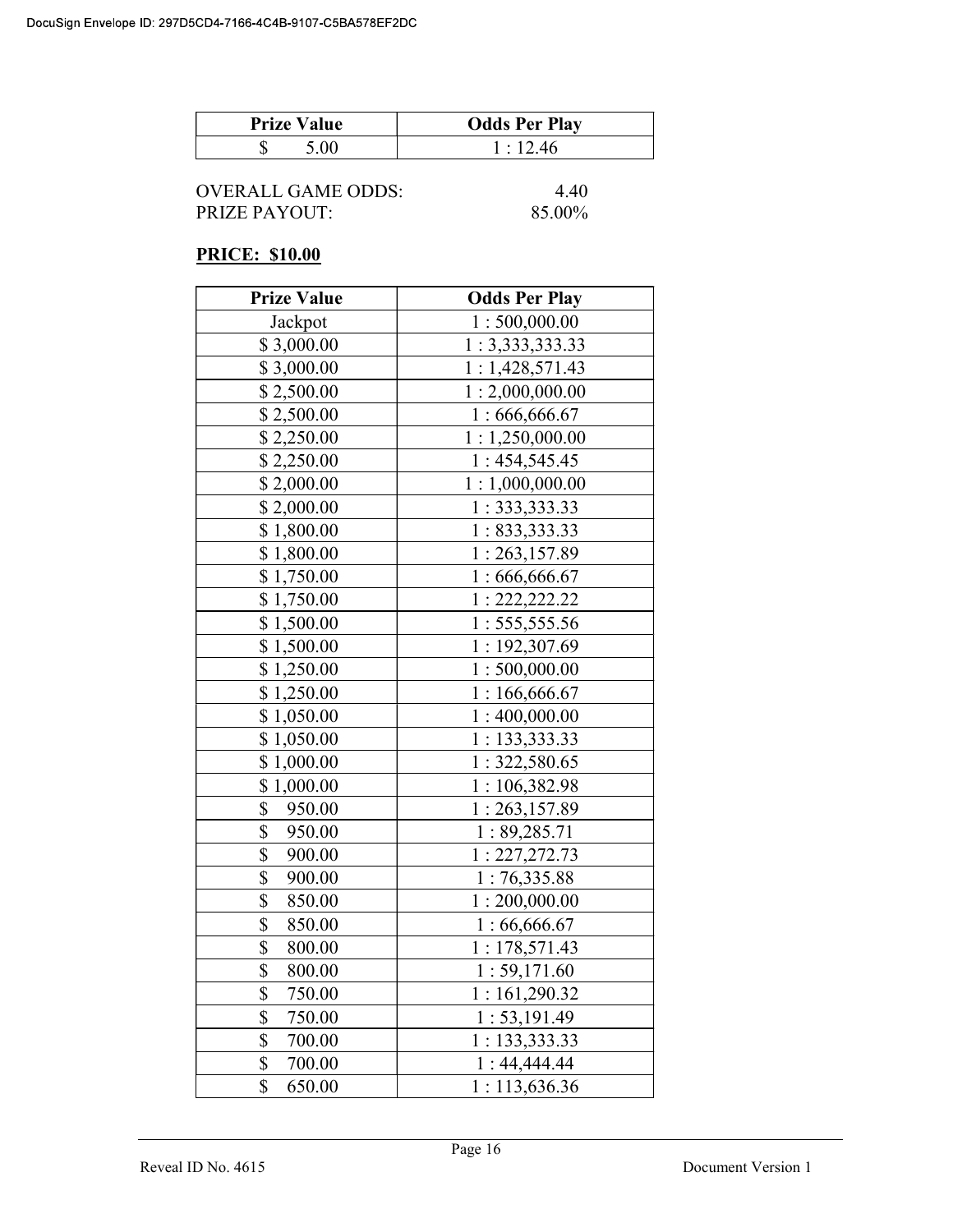| <b>Prize Value</b> | <b>Odds Per Play</b> |
|--------------------|----------------------|
| \$<br>650.00       | 1:38,167.94          |
| \$<br>600.00       | 1:100,000.00         |
| \$<br>600.00       | 1: 33, 333.33        |
| \$<br>550.00       | 1:80,000.00          |
| \$<br>550.00       | 1:26,666.67          |
| \$<br>500.00       | 1:16,000.00          |
| \$<br>500.00       | 1: 5,333.33          |
| \$<br>450.00       | 1: 13,333.33         |
| \$<br>450.00       | 1:4,444.44           |
| \$<br>400.00       | 1:10,000.00          |
| \$<br>400.00       | 1:3,333.33           |
| \$<br>350.00       | 1:8,000.00           |
| \$<br>350.00       | 1:2,666.67           |
| \$<br>300.00       | 1:6,666.67           |
| \$<br>300.00       | 1:2,222.22           |
| \$<br>250.00       | 1:5,000.00           |
| \$<br>250.00       | 1:1,666.67           |
| \$<br>200.00       | 1:4,444.44           |
| \$<br>200.00       | 1:1,481.48           |
| \$<br>190.00       | 1:4,000.00           |
| \$<br>190.00       | 1:1,333.33           |
| \$<br>180.00       | 1:3,333.33           |
| \$<br>180.00       | 1:1,111.11           |
| \$<br>170.00       | 1:2,857.14           |
| \$<br>170.00       | 1:952.38             |
| \$<br>160.00       | 1:2,500.00           |
| \$<br>160.00       | 1:833.33             |
| \$<br>150.00       | 1: 2,285.71          |
| \$<br>150.00       | 1:761.90             |
| \$<br>140.00       | 1:2,000.00           |
| \$<br>140.00       | 1:666.67             |
| \$<br>130.00       | 1:1,777.78           |
| \$<br>130.00       | 1:592.59             |
| \$<br>120.00       | 1:1,600.00           |
| \$<br>120.00       | 1:533.33             |
| \$<br>110.00       | 1:1,333.33           |
| \$<br>110.00       | 1:444.44             |
| \$<br>100.00       | 1:1,600.00           |
| \$<br>100.00       | 1:533.33             |
| \$<br>90.00        | 1: 5,333.33          |
| \$<br>90.00        | 1:1,777.78           |
| \$<br>80.00        | 1:4,000.00           |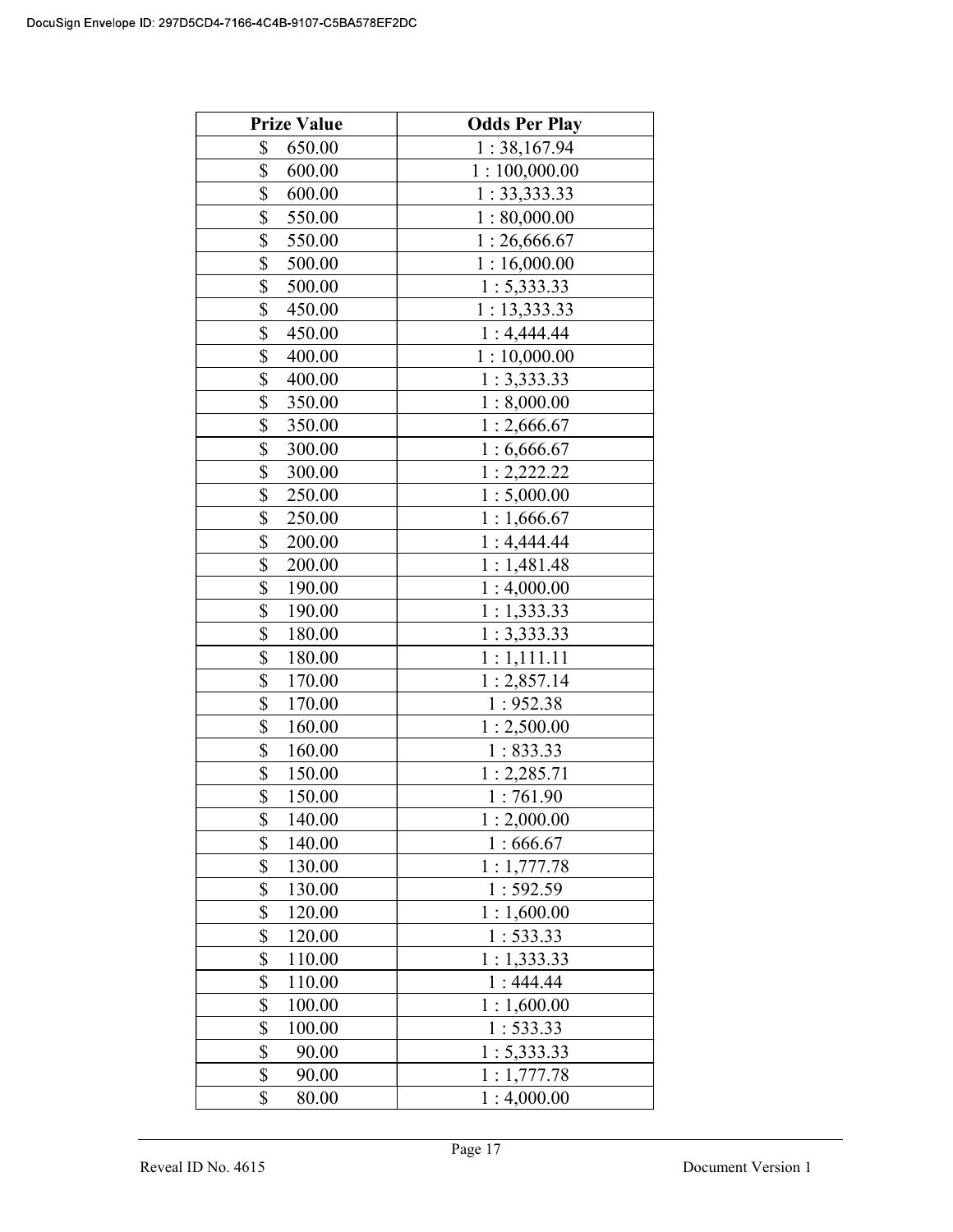| <b>Prize Value</b> | <b>Odds Per Play</b> |
|--------------------|----------------------|
| \$<br>80.00        | 1:1,333.33           |
| \$<br>70.00        | 1:2,666.67           |
| \$<br>70.00        | 1:888.89             |
| \$<br>60.00        | 1:1,600.00           |
| \$<br>60.00        | 1:533.33             |
| \$<br>50.00        | 1:800.00             |
| \$<br>50.00        | 1:266.67             |
| \$<br>40.00        | 1:400.00             |
| \$<br>40.00        | 1:133.33             |
| \$<br>30.00        | 1:266.67             |
| \$<br>30.00        | 1:88.89              |
| \$<br>20.00        | 1:11.36              |
| \$<br>10.00        | 1:12.46              |

#### OVERALL GAME ODDS: 4.40<br>PRIZE PAYOUT: 85.00% PRIZE PAYOUT:

# PRICE: \$20.00

| <b>Prize Value</b> | <b>Odds Per Play</b> |
|--------------------|----------------------|
| Jackpot            | 1:250,000.00         |
| \$6,000.00         | 1:3,333,333.33       |
| \$6,000.00         | 1:1,428,571.43       |
| \$5,000.00         | 1:2,000,000.00       |
| \$5,000.00         | 1:666,666.67         |
| \$4,500.00         | 1:1,250,000.00       |
| \$4,500.00         | 1:454,545.45         |
| \$4,000.00         | 1:1,000,000.00       |
| \$4,000.00         | 1:333,333.33         |
| \$3,600.00         | 1: 833,333.33        |
| \$3,600.00         | 1:263,157.89         |
| \$3,500.00         | 1:666,666.67         |
| \$3,500.00         | 1: 222, 222.22       |
| \$3,000.00         | 1: 555, 555.56       |
| \$3,000.00         | 1:192,307.69         |
| \$2,500.00         | 1:500,000.00         |
| \$2,500.00         | 1:166,666.67         |
| \$2,100.00         | 1:400,000.00         |
| \$2,100.00         | 1: 133, 333.33       |
| \$2,000.00         | 1:322,580.65         |
| \$2,000.00         | 1:106,382.98         |
| \$1,900.00         | 1:263,157.89         |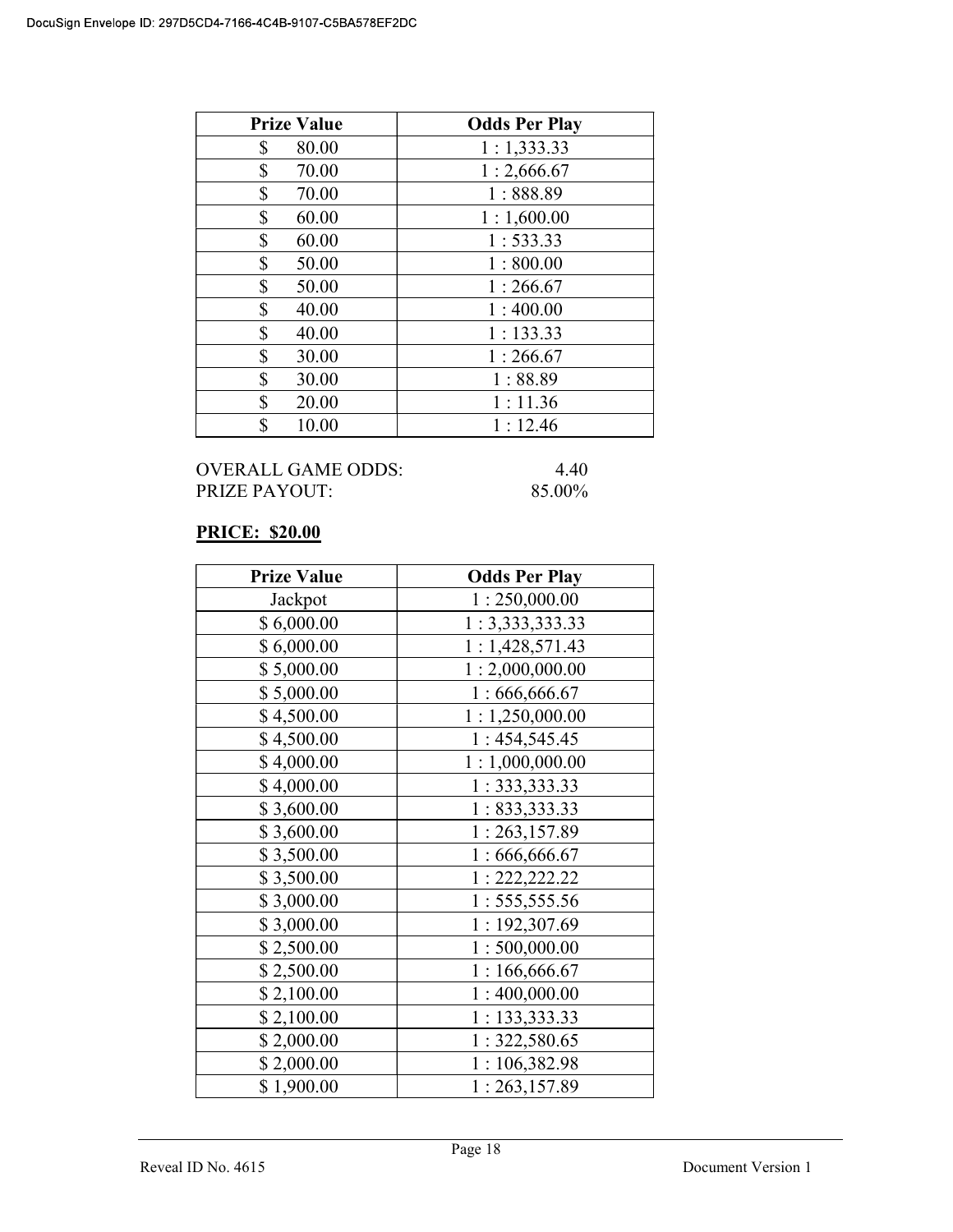| <b>Prize Value</b> | <b>Odds Per Play</b> |
|--------------------|----------------------|
| \$1,900.00         | 1:89,285.71          |
| \$1,800.00         | 1: 227, 272.73       |
| \$1,800.00         | 1:76,335.88          |
| \$1,700.00         | 1:200,000.00         |
| \$1,700.00         | 1:66,666.67          |
| \$1,600.00         | 1:178,571.43         |
| \$1,600.00         | 1: 59,171.60         |
| \$1,500.00         | 1:161,290.32         |
| \$1,500.00         | 1: 53, 191.49        |
| \$1,400.00         | 1: 133,333.33        |
| \$1,400.00         | 1:44,444.44          |
| \$1,300.00         | 1:113,636.36         |
| \$1,300.00         | 1:38,167.94          |
| \$1,200.00         | 1:100,000.00         |
| \$1,200.00         | 1: 33,333.33         |
| \$1,100.00         | 1:80,000.00          |
| \$1,100.00         | 1:26,666.67          |
| \$1,000.00         | 1:16,000.00          |
| \$1,000.00         | 1: 5,333.33          |
| \$<br>900.00       | 1: 13,333.33         |
| \$<br>900.00       | 1:4,444.44           |
| \$<br>800.00       | 1:10,000.00          |
| \$<br>800.00       | 1:3,333.33           |
| \$<br>700.00       | 1:8,000.00           |
| \$<br>700.00       | 1:2,666.67           |
| \$<br>600.00       | 1:6,666.67           |
| \$<br>600.00       | 1:2,222.22           |
| \$<br>500.00       | 1:5,000.00           |
| \$<br>500.00       | 1:1,666.67           |
| \$<br>400.00       | 1:4,444.44           |
| \$<br>400.00       | 1:1,481.48           |
| \$<br>380.00       | 1:4,000.00           |
| \$<br>380.00       | 1:1,333.33           |
| \$<br>360.00       | 1:3,333.33           |
| \$<br>360.00       | 1:1,111.11           |
| \$<br>340.00       | 1:2,857.14           |
| \$<br>340.00       | 1:952.38             |
| \$<br>320.00       | 1:2,500.00           |
| \$<br>320.00       | 1:833.33             |
| \$<br>300.00       | 1:2,285.71           |
| \$<br>300.00       | 1:761.90             |
| \$<br>280.00       | 1:2,000.00           |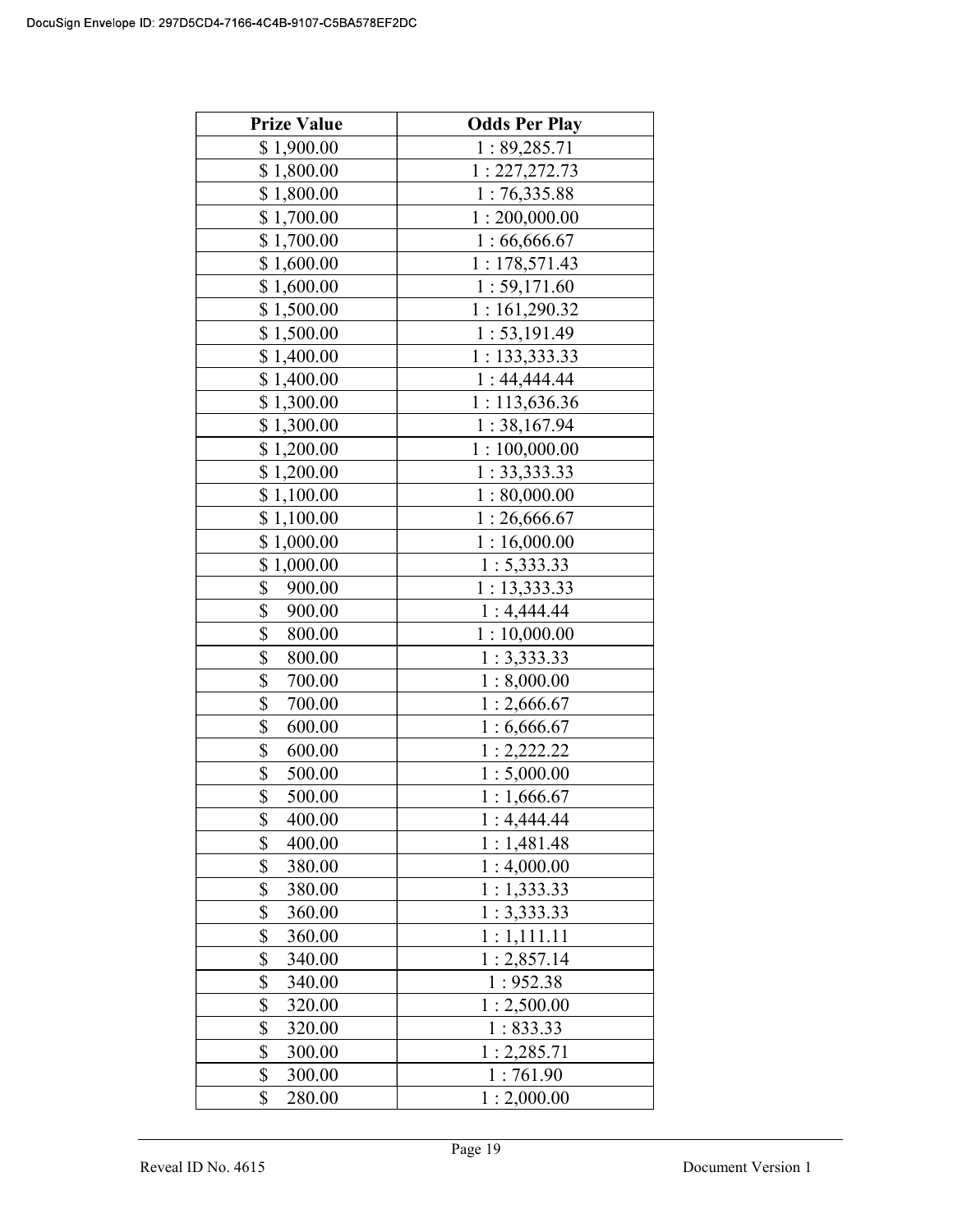| <b>Prize Value</b>        | <b>Odds Per Play</b> |
|---------------------------|----------------------|
| \$<br>280.00              | 1:666.67             |
| \$<br>260.00              | 1:1,777.78           |
| \$<br>260.00              | 1:592.59             |
| \$<br>240.00              | 1:1,600.00           |
| \$<br>240.00              | 1:533.33             |
| \$<br>220.00              | 1:1,333.33           |
| \$<br>220.00              | 1:444.44             |
| \$<br>200.00              | 1:1,600.00           |
| \$<br>200.00              | 1:533.33             |
| $\overline{\$}$<br>180.00 | 1: 5,333.33          |
| \$<br>180.00              | 1:1,777.78           |
| \$<br>160.00              | 1:4,000.00           |
| \$<br>160.00              | 1:1,333.33           |
| \$<br>140.00              | 1:2,666.67           |
| \$<br>140.00              | 1:888.89             |
| \$<br>120.00              | 1:1,600.00           |
| \$<br>120.00              | 1:533.33             |
| \$<br>100.00              | 1:800.00             |
| \$<br>100.00              | 1:266.67             |
| \$<br>80.00               | 1:400.00             |
| \$<br>80.00               | 1:133.33             |
| \$<br>60.00               | 1:266.67             |
| \$<br>60.00               | 1:88.89              |
| \$<br>40.00               | 1:11.36              |
| \$<br>20.00               | 1:12.46              |

| OVERALL GAME ODDS: | 4.40   |
|--------------------|--------|
| PRIZE PAYOUT:      | 85.00% |

# 7. HOW TO CLAIM A PRIZE

Subject to all applicable state and federal laws, prizes won on an Instant Play Ticket must be claimed according to the process set out below and in the iLottery Terms of Use:

- A. Prizes of \$600 or less are automatically deposited into the winner's account, subject to the prize winnings account limit. If the prize amount would cause the prize winnings account balance to exceed this limit, a check for the amount of the prize will be mailed to the address on file for the winner's account;
- B. Prizes over \$600, and up to and including \$99,999.99, may be claimed online according to the process set out in the iLottery Terms of Use or claimed at Lottery headquarters; and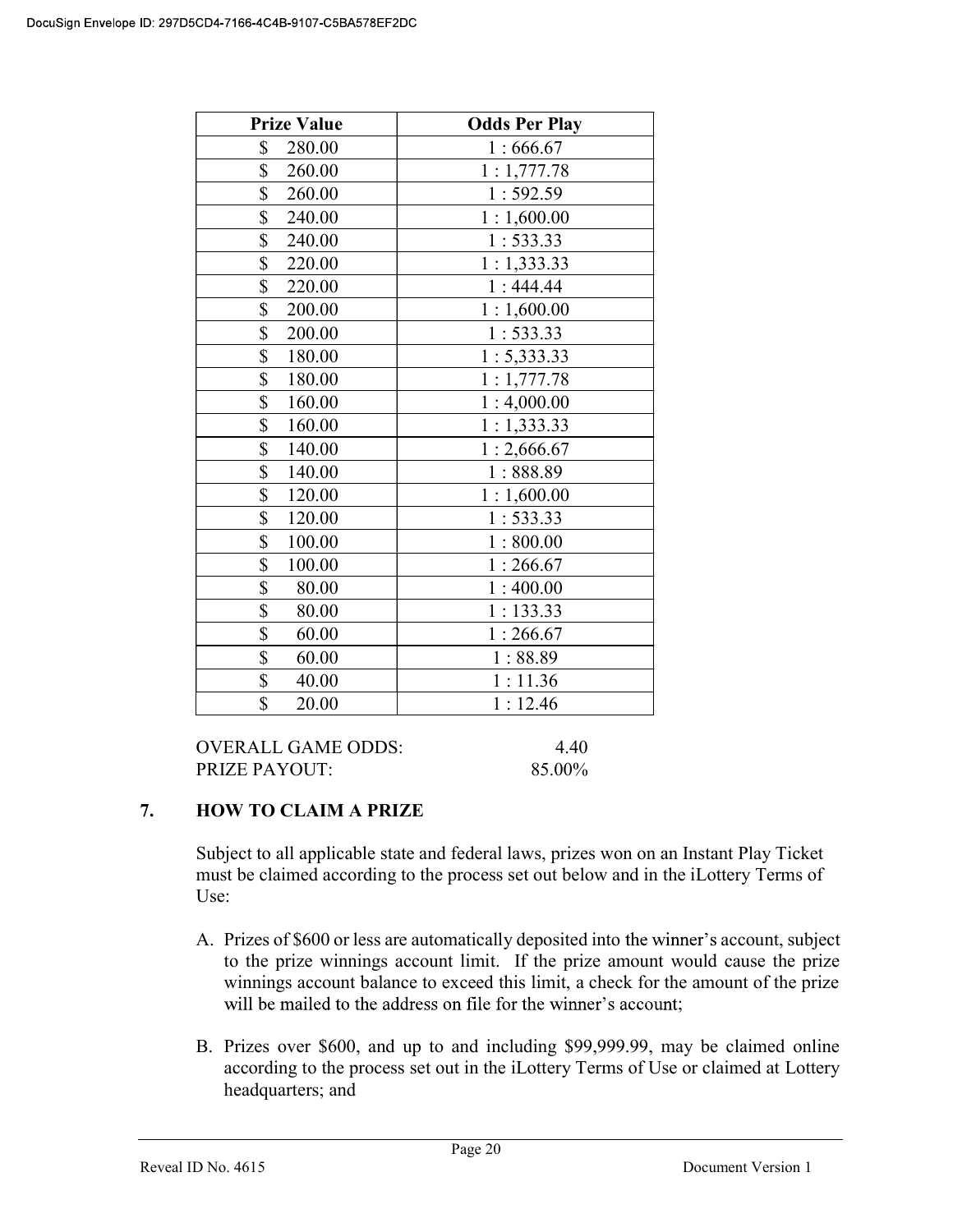C. Prizes of \$100,000 and over must be claimed at Lottery headquarters.

# 8. CLAIM PERIOD

 All prizes won on an Instant Play Ticket must be claimed no later than one hundred and eighty (180) days after the announced end of sales for the specific iLottery Instant Play Game. The game end date will be announced on the Website. If a valid claim is not made for a prize within the required time period, the prize shall constitute an unclaimed prize and addressed as provided in KRS 154A.110 (3). responsibility to take all required steps to claim any prize. The Lottery is not liable for any damages or losses resulting from a player's failure to properly claim a prize.

# 9. TICKET VALIDATION REQUIREMENTS

In order to be a valid winning Instant Play Ticket, all transaction data must be recorded and verified as a winning Instant Play Ticket on the computer system of the Lottery or of its contractors or subcontractors, and the transaction data must satisfy all validation requirements in every respect. Any Ticket not passing all the validation requirements is void and is ineligible for any prize. The current estimated Jackpot displaying on the game screen at the time of purchase is an estimate. The Jackpot amount awarded is validated on the computer system of the Lottery or of its contractors or subcontractors at the time of the purchase.

# 10. TAXES AND DEBT SET OFF

 Kentucky and federal withholding shall be withheld by the KLC from prize payments in such amounts as may be required, in accordance with applicable provisions of state and federal law. Prizes are subject to set off of certain debts as required by law.

# 11. DISPUTES

- A. In the event a dispute between the KLC and player occurs as to whether a prize has been won or paid, the President's decision is final. The President may, solely at his or her discretion, replace the disputed Instant Play Ticket(s) with an Instant Play Ticket or Tickets of equivalent sale price from a current KLC iLottery Instant Game or may refund the price. This shall be the sole and exclusive remedy of the purchaser in the event of such disputes.
- B. A claim may not be premised on human or electronic error in the communication, display, or transmission of data regardless of how that data is recorded, displayed, or transmitted. A claim may not be premised on any intentional human, electronic or other form of communication that was not authorized by the KLC.